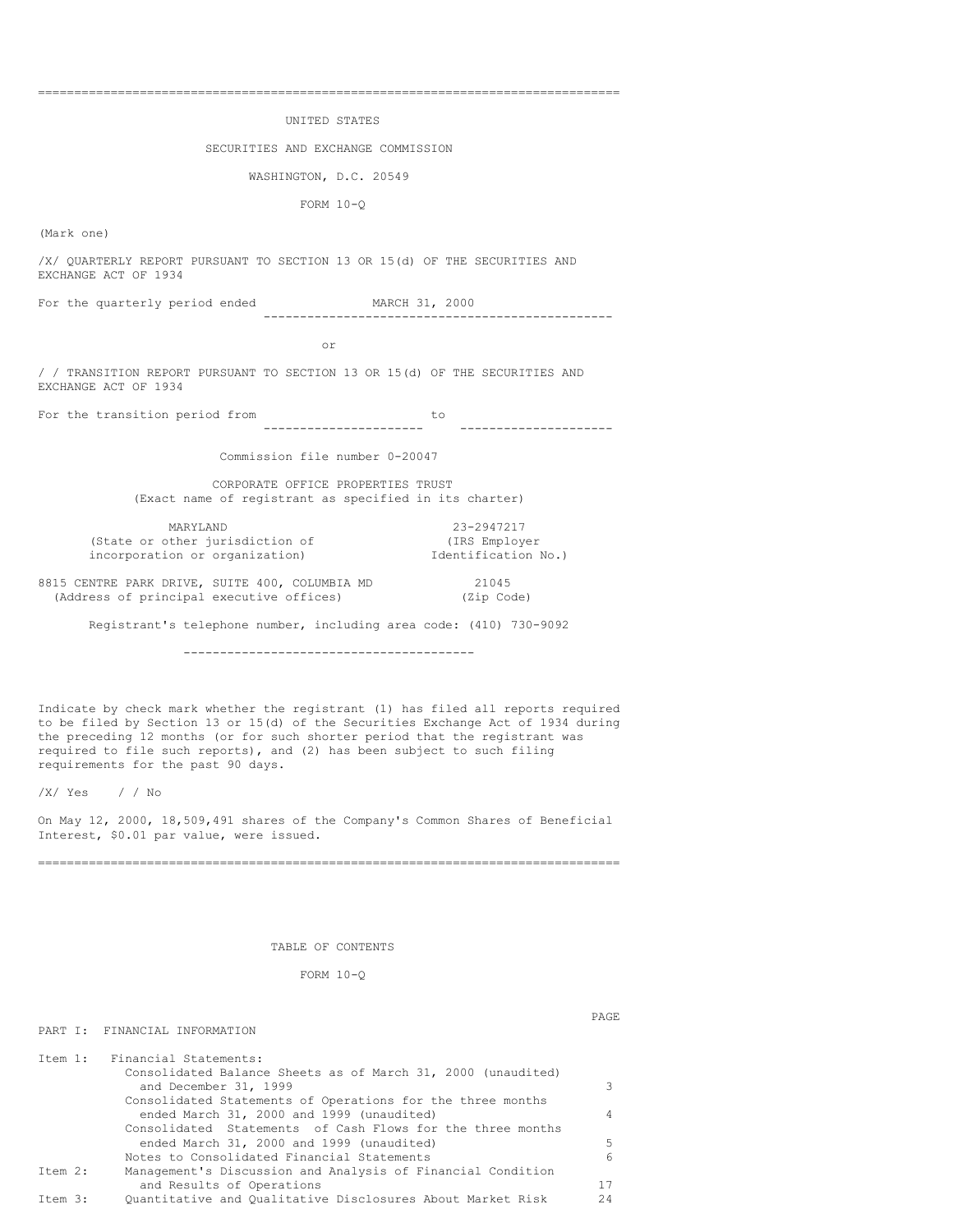# PART II: OTHER INFORMATION

| Item 1: | Legal Proceedings                                   | 24  |
|---------|-----------------------------------------------------|-----|
| Item 2: | Changes in Securities                               | 24  |
| Item 3: | Defaults Upon Senior Securities                     | 24  |
| Item 4: | Submission of Matters to a Vote of Security Holders | 2.4 |
| Item 5: | Other Information                                   | 2.5 |
| Item 6: | Exhibits and Reports on Form 8-K                    | 2.5 |

SIGNATURES 32

2

# PART I. FINANCIAL INFORMATION

# ITEM 1. FINANCIAL STATEMENTS

# CORPORATE OFFICE PROPERTIES TRUST AND SUBSIDIARIES CONSOLIDATED BALANCE SHEETS (DOLLARS IN THOUSANDS)

 $<$  TABLE  $>$ 

<CAPTION>

|                                                                                                                                                                                                  | March 31,<br>2000      | December 31,<br>1999          |
|--------------------------------------------------------------------------------------------------------------------------------------------------------------------------------------------------|------------------------|-------------------------------|
| $<$ S $>$                                                                                                                                                                                        | (unaudited)<br><<>     | <<                            |
| ASSETS                                                                                                                                                                                           |                        |                               |
| Commercial real estate properties:<br>Operating properties, net<br>Projects under construction                                                                                                   | \$666,725<br>42,164    | \$662,664<br>33,825<br>------ |
| Total commercial real estate properties, net<br>Cash and cash equivalents                                                                                                                        | 708,889<br>869         | 696,489<br>2,376              |
| Restricted cash                                                                                                                                                                                  | 2,507                  | 2,041                         |
| Accounts receivable, net                                                                                                                                                                         | 2,080                  | 1,928                         |
| Investment in and advances to Service Companies                                                                                                                                                  | 4,393                  | 3,661                         |
| Deferred rent receivable<br>Deferred charges, net                                                                                                                                                | 5,378<br>8,133         | 4,634<br>7,525                |
| Prepaid and other assets                                                                                                                                                                         | 2,551                  | 2,380                         |
| TOTAL ASSETS                                                                                                                                                                                     |                        | $$734,800$ $$721,034$         |
|                                                                                                                                                                                                  | ---------------------- |                               |
| LIABILITIES AND SHAREHOLDERS' EQUITY<br>Liabilities:                                                                                                                                             |                        |                               |
| Mortgage and other loans payable                                                                                                                                                                 |                        | $$412,191$ $$399,627$         |
| Accounts payable and accrued expenses                                                                                                                                                            | 7,929                  | 6,597                         |
| Rents received in advance and security deposits                                                                                                                                                  | 4,168                  | 3,776                         |
| Dividends and distributions payable<br>--------------------------                                                                                                                                | 6,787                  | 6,298                         |
| Total liabilities                                                                                                                                                                                |                        | 431,075 416,298               |
| Minority interests:                                                                                                                                                                              |                        |                               |
| Preferred Units in the Operating Partnership                                                                                                                                                     | 24,367                 | 24,367                        |
| Common Units in the Operating Partnership                                                                                                                                                        | 80,422                 | 88,170                        |
| Other consolidated partnerships<br>-----------------------                                                                                                                                       | 106                    | 98                            |
| -------------------------------<br>Total minority interests                                                                                                                                      |                        | 104,895 112,635               |
| Commitments and contingencies (Note 14)<br>Shareholders' equity:                                                                                                                                 |                        |                               |
| Preferred Shares (\$0.01 par value; 5,000,000 authorized);<br>1,025,000 designated as Series A Convertible Preferred Shares of<br>beneficial interest (984,308 shares issued with an aggregate   |                        |                               |
| liquidation preference of \$24,608)<br>1,725,000 designated as Series B Cumulative Redeemable Preferred                                                                                          | 10 <sup>1</sup>        | 10                            |
| Shares of beneficial interest $(1, 250, 000$ shares issued with an<br>aggregate liquidation preference of \$31,250)<br>Common Shares of beneficial interest (\$0.01 par value; 45,000,000 shares | 12 <sup>°</sup>        | 12                            |
| authorized, shares issued of 18,536,091 at March 31, 2000<br>and 17,646,046 at December 31, 1999)                                                                                                | 185                    | 176                           |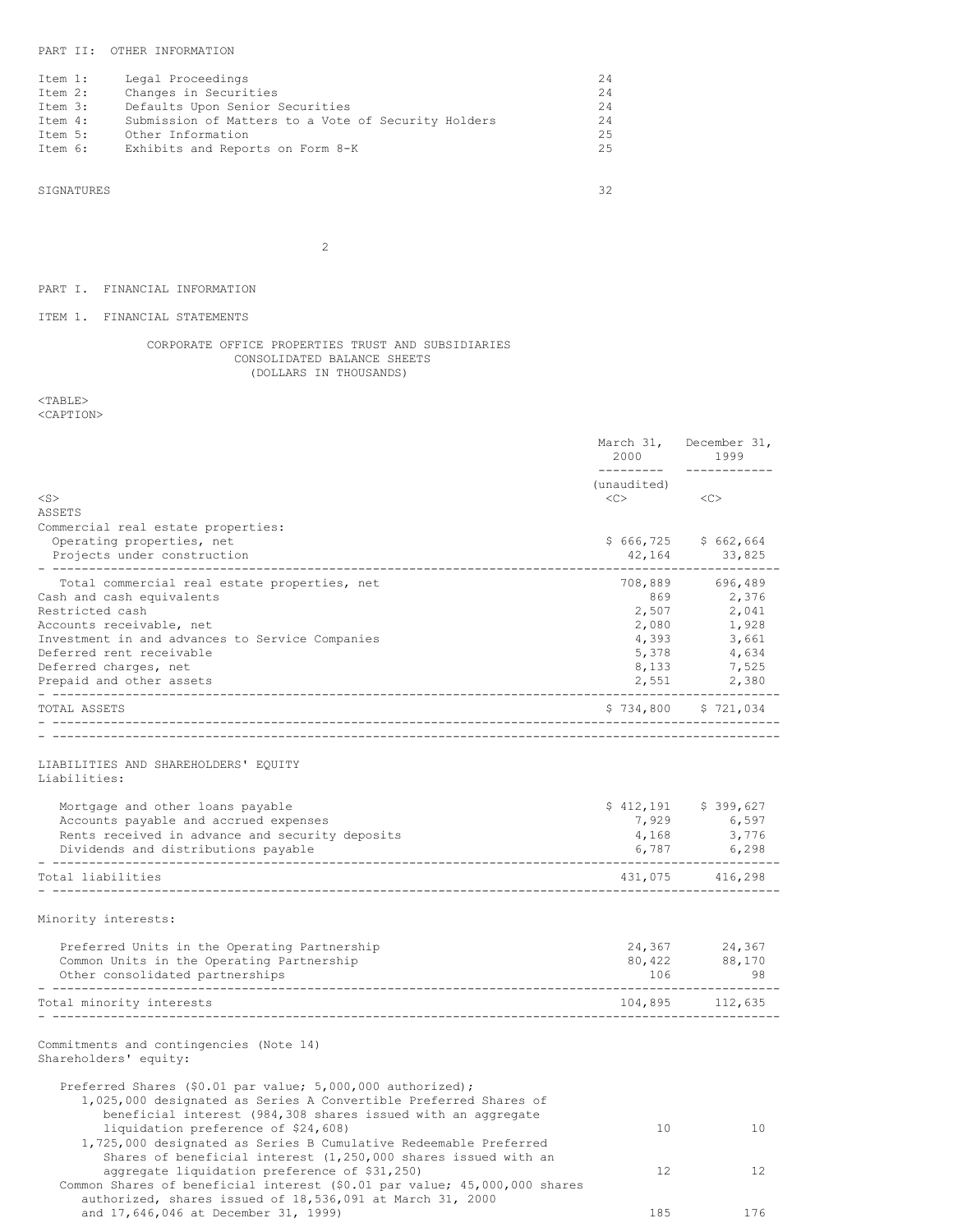| Additional paid-in capital<br>Accumulated deficit<br>Value of unearned restricted Common Share grants<br>Treasury Shares, at cost (6,600 shares at March 31, 2000) | 210,524<br>(8, 450)<br>(3, 399)<br>(52) | 202,867<br>(7, 547)<br>(3, 417) |
|--------------------------------------------------------------------------------------------------------------------------------------------------------------------|-----------------------------------------|---------------------------------|
| Total shareholders' equity                                                                                                                                         |                                         | 198,830 192,101                 |
| TOTAL LIABILITIES AND SHAREHOLDERS' EQUITY                                                                                                                         | $$734,800$ $$721,034$                   |                                 |
|                                                                                                                                                                    |                                         |                                 |

 $<$ /TABLE $>$ 

See accompanying notes to financial statements.

3

# CORPORATE OFFICE PROPERTIES TRUST AND SUBSIDIARIES CONSOLIDATED STATEMENTS OF OPERATIONS

# (DOLLARS IN THOUSANDS, EXCEPT PER SHARE DATA) (UNAUDITED)

 $<$ TABLE $>$ <CAPTION>

|                                                                                                    | For the three months ended March 31,       |                              |
|----------------------------------------------------------------------------------------------------|--------------------------------------------|------------------------------|
|                                                                                                    | 2000<br>---------------                    | 1999<br>-------------        |
| $<$ S $>$                                                                                          | <<                                         | <<                           |
| <b>REVENUES</b>                                                                                    |                                            |                              |
| Rental revenue<br>Tenant recoveries and other revenue                                              | 3,955                                      | $$21,906$ $$16,365$<br>2,158 |
| Total revenues                                                                                     | 25,861                                     | 18,523                       |
| <b>EXPENSES</b>                                                                                    |                                            |                              |
|                                                                                                    |                                            |                              |
| Property operating<br>General and administrative                                                   | 7,608                                      | 5,003<br>889                 |
| Interest                                                                                           | 1,348<br>6,934                             | 5,193                        |
| Amortization of deferred financing costs                                                           | 306                                        | 225                          |
| Depreciation and other amortization                                                                | 3,873                                      | 2,792                        |
| Total expenses                                                                                     | 20,069                                     | 14,102                       |
|                                                                                                    |                                            |                              |
| Income before equity in income of Service Companies, gain on sales                                 |                                            |                              |
| of rental properties, minority interests and extraordinary item                                    | 5,792                                      | 4,421                        |
| Equity in income of Service Companies<br>----------------------                                    | 47                                         | 181                          |
| Income before gain on sales of rental properties, minority                                         |                                            |                              |
| interests and extraordinary item                                                                   | 5,839                                      | 4,602                        |
| Gain on sales of rental properties                                                                 | $\sim$ $ \sim$                             | 986                          |
| Income before minority interests and extraordinary item<br>Minority interests                      | 5,839                                      | 5,588                        |
| Common Units in the Operating Partnership                                                          | (1, 634)                                   | (496)                        |
| Preferred Units in the Operating Partnership                                                       | (548)                                      | (853)                        |
| Other consolidated partnership                                                                     | (7)                                        | $- -$                        |
| ----------------------------<br>------------------------------<br>Income before extraordinary item | 3,650                                      | 4,239                        |
| Extraordinary item - loss on early retirement of debt                                              | $ -$                                       | (694)                        |
| NET INCOME                                                                                         | 3,650                                      | 3,545                        |
| Preferred Share dividends                                                                          | (1, 120)                                   | (338)                        |
| ---------------------<br>NET INCOME AVAILABLE TO COMMON SHAREHOLDERS<br>------------------------   | -------------------------------<br>\$2,530 | \$3,207                      |
| BASIC EARNINGS PER COMMON SHARE                                                                    |                                            |                              |
|                                                                                                    |                                            |                              |
| Income before extraordinary item<br>Extraordinary item<br>---------------                          | \$0.15<br>$ -$                             | \$0.23<br>(0.04)             |
| Net income                                                                                         | ---------<br>\$0.15                        | ------------<br>\$0.19       |
| -------------------<br>DILUTED EARNINGS PER COMMON SHARE                                           |                                            |                              |
| Income before extraordinary item                                                                   | \$<br>0.14                                 | \$<br>0.19                   |
| Extraordinary item                                                                                 | $- -$                                      | (0.02)                       |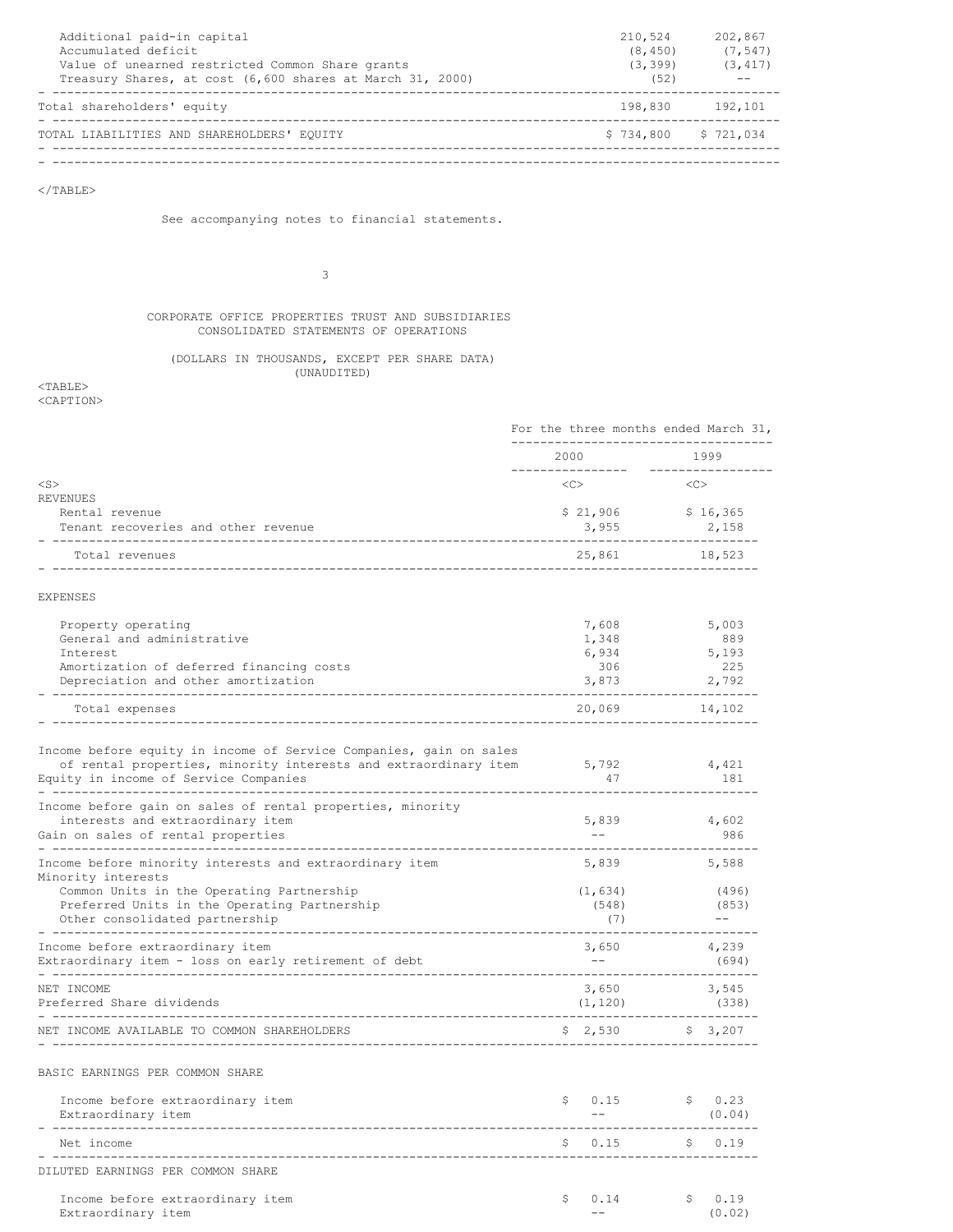| $N \triangleq$<br>ıncome<br>___ |  | $\sim$ $\sim$ $\sim$ $\sim$ $\sim$ $\sim$ |
|---------------------------------|--|-------------------------------------------|
| _ _                             |  |                                           |

 $<$ /TABLE $>$ 

See accompanying notes to financial statements.

4

# CORPORATE OFFICE PROPERTIES TRUST AND SUBSIDIARIES CONSOLIDATED STATEMENTS OF CASH FLOWS

|  | (DOLLARS IN THOUSANDS) |
|--|------------------------|
|  | (UNAUDITED)            |

 $<$ TABLE> <CAPTION>

|                                                                                                    | For the three months ended March 31,<br>---------------------------                                                                                                                                                                                                                                                                                                                                                                                                 |                         |
|----------------------------------------------------------------------------------------------------|---------------------------------------------------------------------------------------------------------------------------------------------------------------------------------------------------------------------------------------------------------------------------------------------------------------------------------------------------------------------------------------------------------------------------------------------------------------------|-------------------------|
|                                                                                                    | 2000                                                                                                                                                                                                                                                                                                                                                                                                                                                                | 1999                    |
| $<$ S $>$                                                                                          | <<>                                                                                                                                                                                                                                                                                                                                                                                                                                                                 | < <c></c>               |
| CASH FLOWS FROM OPERATING ACTIVITIES                                                               |                                                                                                                                                                                                                                                                                                                                                                                                                                                                     |                         |
| Net income                                                                                         | $$3,650$ $$3,545$                                                                                                                                                                                                                                                                                                                                                                                                                                                   |                         |
| Adjustments to reconcile net income to net cash<br>provided by operating activities:               |                                                                                                                                                                                                                                                                                                                                                                                                                                                                     |                         |
| Minority interests                                                                                 | 2,189                                                                                                                                                                                                                                                                                                                                                                                                                                                               | 1,349                   |
| Depreciation and other amortization                                                                | 3,873                                                                                                                                                                                                                                                                                                                                                                                                                                                               | 2,792                   |
| Amortization of deferred financing costs                                                           | 306                                                                                                                                                                                                                                                                                                                                                                                                                                                                 | 225                     |
| Equity in income of Service Companies                                                              | (47)                                                                                                                                                                                                                                                                                                                                                                                                                                                                | (181)                   |
| Gain on sales of rental properties                                                                 | $\frac{1}{2}$ and $\frac{1}{2}$                                                                                                                                                                                                                                                                                                                                                                                                                                     | (986)                   |
| Increase in deferred rent receivable                                                               | (744)                                                                                                                                                                                                                                                                                                                                                                                                                                                               | (675)                   |
| Increase in accounts receivable, restricted cash and                                               |                                                                                                                                                                                                                                                                                                                                                                                                                                                                     |                         |
| prepaid and other assets                                                                           | (697)                                                                                                                                                                                                                                                                                                                                                                                                                                                               | (335)                   |
| Increase in accounts payable, accrued expenses, rents<br>received in advance and security deposits | 2,970                                                                                                                                                                                                                                                                                                                                                                                                                                                               | 736                     |
| Net cash provided by operating activities                                                          | 11,500                                                                                                                                                                                                                                                                                                                                                                                                                                                              | 6,470                   |
|                                                                                                    |                                                                                                                                                                                                                                                                                                                                                                                                                                                                     |                         |
| CASH FLOWS FROM INVESTING ACTIVITIES                                                               |                                                                                                                                                                                                                                                                                                                                                                                                                                                                     |                         |
| Purchases of and additions to commercial real estate                                               |                                                                                                                                                                                                                                                                                                                                                                                                                                                                     |                         |
| properties                                                                                         |                                                                                                                                                                                                                                                                                                                                                                                                                                                                     | $(14, 316)$ $(13, 864)$ |
| Proceeds from sales of rental properties                                                           | $\frac{1}{2} \frac{1}{2} \left( \frac{1}{2} \right) \left( \frac{1}{2} \right) \left( \frac{1}{2} \right) \left( \frac{1}{2} \right) \left( \frac{1}{2} \right) \left( \frac{1}{2} \right) \left( \frac{1}{2} \right) \left( \frac{1}{2} \right) \left( \frac{1}{2} \right) \left( \frac{1}{2} \right) \left( \frac{1}{2} \right) \left( \frac{1}{2} \right) \left( \frac{1}{2} \right) \left( \frac{1}{2} \right) \left( \frac{1}{2} \right) \left( \frac{1}{2} \$ | 16,828                  |
| Investment in and advances to Service Companies                                                    | (685)                                                                                                                                                                                                                                                                                                                                                                                                                                                               | (2, 169)                |
| Leasing commissions paid                                                                           | (708)                                                                                                                                                                                                                                                                                                                                                                                                                                                               | (373)                   |
| Increase in prepaid and other assets                                                               | (92)                                                                                                                                                                                                                                                                                                                                                                                                                                                                | (500)                   |
| Net cash used in investing activities                                                              | (15, 801)                                                                                                                                                                                                                                                                                                                                                                                                                                                           | (78)                    |
| CASH FLOWS FROM FINANCING ACTIVITIES                                                               |                                                                                                                                                                                                                                                                                                                                                                                                                                                                     |                         |
| Proceeds from mortgage and other loans payable                                                     | 10,331                                                                                                                                                                                                                                                                                                                                                                                                                                                              | 19,075                  |
| Repayments of mortgage and other loans payable                                                     | (845)                                                                                                                                                                                                                                                                                                                                                                                                                                                               | (19, 151)               |
| Deferred financing costs paid                                                                      | (331)                                                                                                                                                                                                                                                                                                                                                                                                                                                               | (358)                   |
| Purchase of Treasury Shares                                                                        | (52)                                                                                                                                                                                                                                                                                                                                                                                                                                                                | $---$                   |
| Net proceeds from issuance of Common Shares                                                        | 119                                                                                                                                                                                                                                                                                                                                                                                                                                                                 | $- -$                   |
| Dividends paid                                                                                     | (4, 384)                                                                                                                                                                                                                                                                                                                                                                                                                                                            | (3, 351)                |
| Distributions paid                                                                                 | (2, 044)                                                                                                                                                                                                                                                                                                                                                                                                                                                            | (1, 341)                |
| Net cash provided by (used in) financing activities                                                | 2,794                                                                                                                                                                                                                                                                                                                                                                                                                                                               | (5, 126)                |
| Net (decrease) increase in cash and cash equivalents                                               |                                                                                                                                                                                                                                                                                                                                                                                                                                                                     | $(1, 507)$ 1,266        |
| CASH AND CASH EQUIVALENTS                                                                          |                                                                                                                                                                                                                                                                                                                                                                                                                                                                     |                         |
| Beginning of period                                                                                | 2,376                                                                                                                                                                                                                                                                                                                                                                                                                                                               | 2,349                   |
| -----------------------------------<br>End of period                                               | \$869                                                                                                                                                                                                                                                                                                                                                                                                                                                               | \$3,615                 |

 $<$ /TABLE $>$ 

See accompanying notes to financial statements.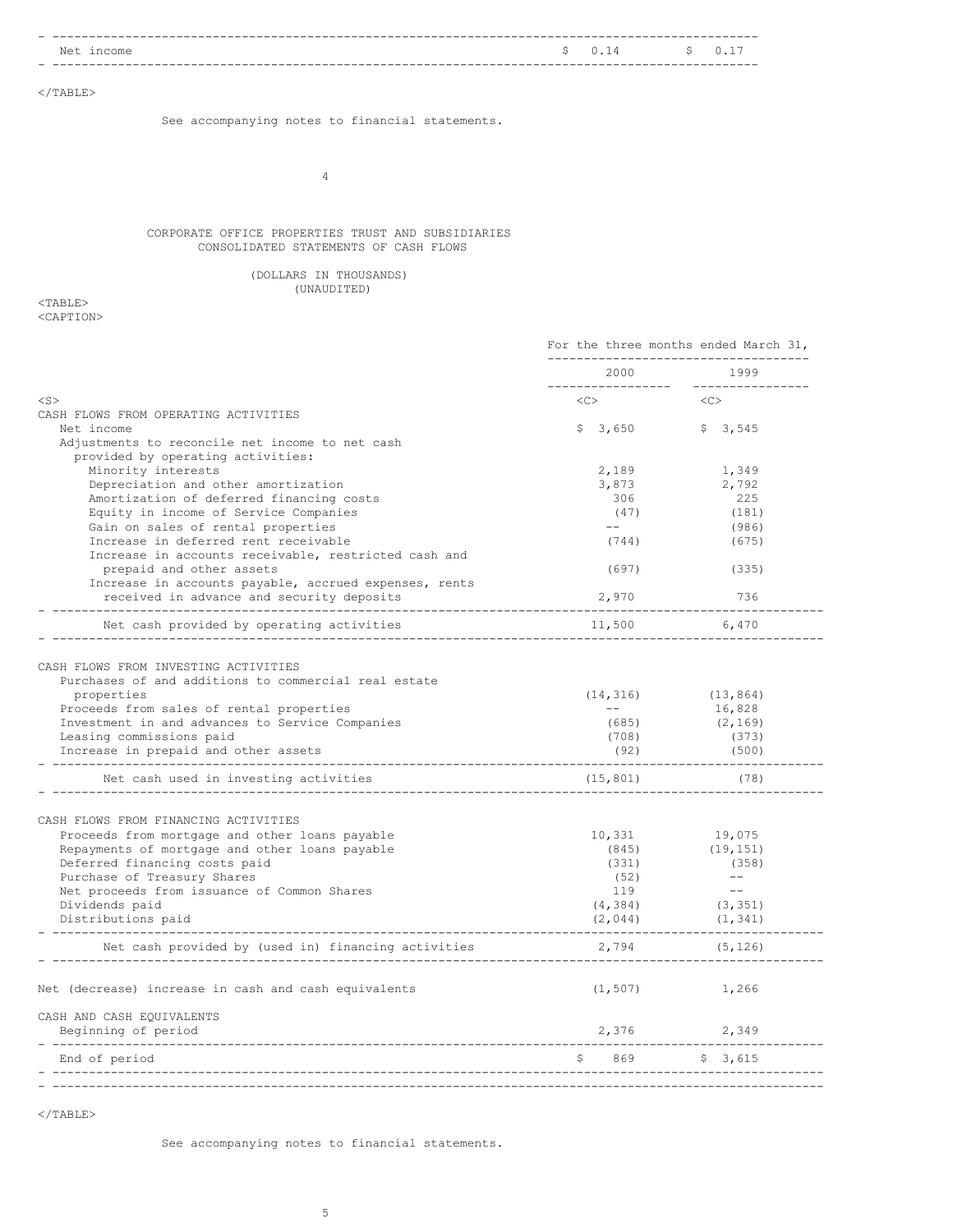# CORPORATE OFFICE PROPERTIES TRUST AND SUBSIDIARIES NOTES TO CONSOLIDATED FINANCIAL STATEMENTS

# (DOLLARS IN THOUSANDS, EXCEPT PER SHARE DATA) (UNAUDITED)

#### NOTE 1 ORGANIZATION

Corporate Office Properties Trust ("COPT") and subsidiaries (the "Company") is a fully integrated and self-managed real estate investment trust ("REIT"). We focus principally on the ownership, management, leasing, acquisition and development of suburban office buildings located in select submarkets in the Mid-Atlantic region of the United States. COPT is qualified as a REIT as defined in the Internal Revenue Code and is the successor to a corporation organized in 1988. As of March 31, 2000, our portfolio included 77 office and two retail properties.

We conduct almost all of our operations principally through our operating partnership, Corporate Office Properties, L.P. (the "Operating Partnership"), for which we are the managing general partner. The Operating Partnership owns real estate both directly and through subsidiary partnerships and limited liability companies ("LLCs"). The Operating Partnership also owns the principal economic interest and, collectively with our Chief Executive Officer and Chief Operating Officer, 49.5% of the voting stock of Corporate Office Management, Inc. ("COMI") (together with its subsidiaries defined as the "Service Companies"). A summary of our Operating Partnership's forms of ownership and the percentage of those ownership forms owned by COPT as of March 31, 2000 follows:

> % Owned by COPT ----------

| Common Units |                          | 63%  |
|--------------|--------------------------|------|
|              | Series A Preferred Units | 100% |
|              | Series B Preferred Units | 100% |
|              | Series C Preferred Units | ∩ ⊱  |

#### NOTE 2 BASIS OF PRESENTATION

These notes to our interim financial statements highlight significant changes to the notes to the financial statements included in our 1999 Form 10-K. As a result, these notes to our interim financial statements should be read together with the financial statements and notes thereto included in our 1999 Form 10-K. The interim financial statements on the previous pages reflect all adjustments which we believe are necessary for the fair presentation of our financial position and results of operations for the interim periods presented. These adjustments are of a normal recurring nature. The results of operations for such interim periods are not necessarily indicative of the results for a full year.

We use two different accounting methods to report our investments in entities: the consolidation method and the equity method.

## CONSOLIDATION METHOD

We use the consolidation method when we own most of the outstanding voting interests in an entity and can control its operations. This means the accounts of the entity are combined with our accounts. We eliminate balances and transactions between companies when we consolidate these accounts. Our consolidated financial statements include the accounts of:

#### $-$  COPT.

- - the Operating Partnership and its subsidiary partnerships and LLCs, and - - Corporate Office Properties Holdings, Inc. (we own 100%).

## 6

# EQUITY METHOD

We use the equity method of accounting to report our investment in the Service Companies. Under the equity method, we report:

- - our ownership interest in the Service Companies' capital as an investment on our Consolidated Balance Sheets and
- - our percentage share of the earnings or losses from the Service Companies in our Consolidated Statements of Operations.

NOTE 3 SUMMARY OF SIGNIFICANT ACCOUNTING POLICIES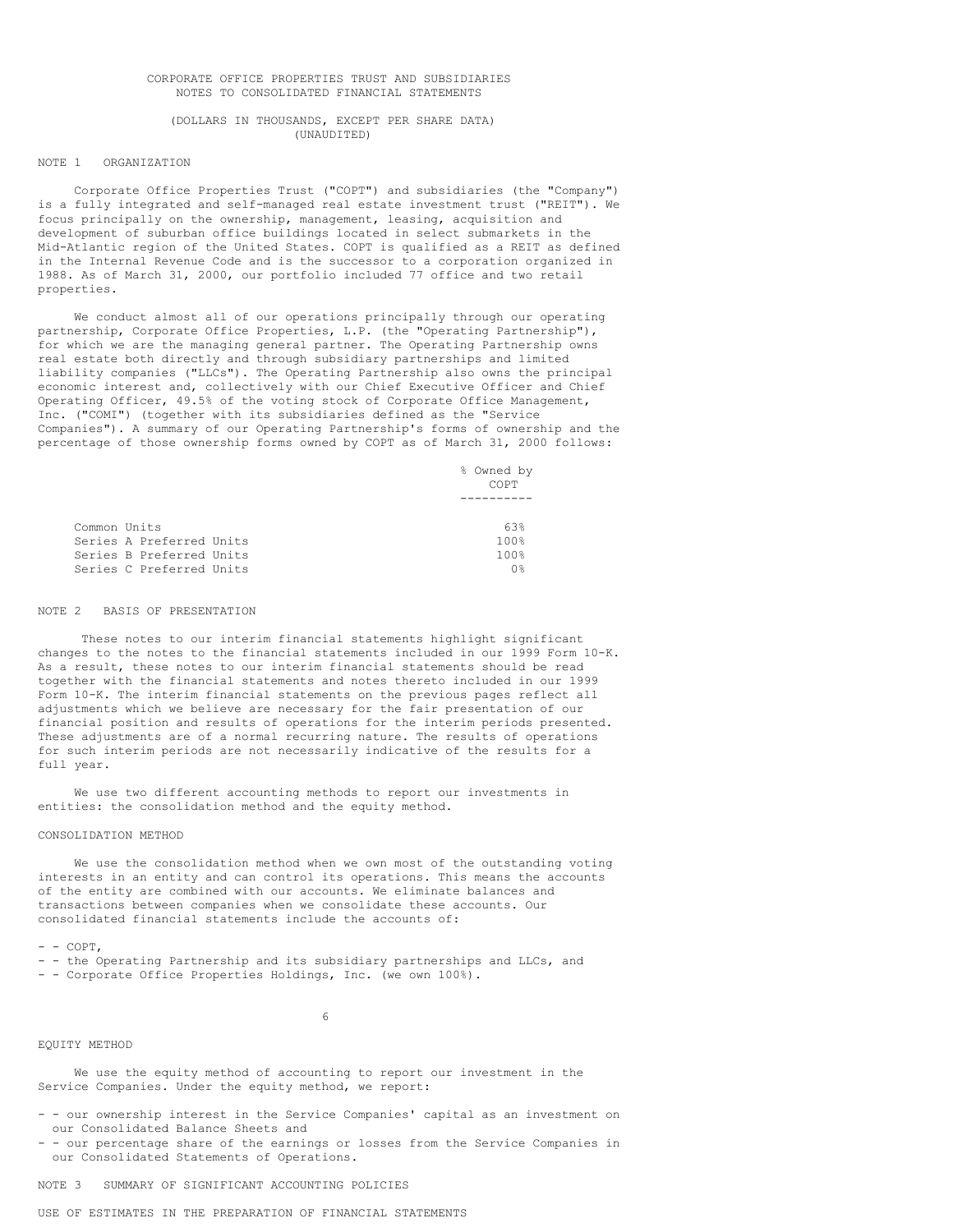We make estimates and assumptions when preparing financial statements under generally accepted accounting principles. These estimates and assumptions affect various matters, including:

- - our reported amounts of assets and liabilities in our Consolidated Balance Sheets at the dates of the financial statements,
- - our disclosure of contingent assets and liabilities at the dates of the financial statements, and
- - our reported amounts of revenues and expenses in our Consolidated Statements of Operations during the reporting periods.

These estimates involve judgements with respect to, among other things, future economic factors that are difficult to predict and are often beyond management's control. As a result, actual amounts could differ from these estimates.

## MINORITY INTERESTS

As discussed previously, we consolidate the accounts of our Operating Partnership into our financial statements. However, we do not own 100% of the Operating Partnership. Our Operating Partnership also does not own 11% of one of its subsidiary partnerships. The amounts reported for minority interests on our Consolidated Balance Sheets represent the portion of these consolidated entities' equity that we do not own. The amounts reported for minority interests on our Consolidated Statements of Operations represent the portion of these consolidated entities' net income not allocated to us.

Common Units of the Operating Partnership ("Common Units") are substantially similar economically to our Common Shares of beneficial interest ("Common Shares"). Common Units are also exchangeable into our Common Shares, subject to certain conditions. We have accrued distributions related to Common Units owned by minority interests of \$1,816 at March 31, 2000 and \$1,983 at December 31, 1999.

Our Operating Partnership issued 974,662 Series C Preferred Units in connection with a December 1999 property acquisition. Owners of these units are entitled to a priority annual return equal to 9% of their liquidation preference for the first ten years following issuance, 10.5% for the five following years and 12% thereafter. These units are convertible, subject to certain restrictions, commencing December 21, 2000 into Common Units in the Operating Partnership on the basis of 2.381 Common Units for each Series C Preferred Unit, plus any accrued return. The Common Units would then be exchangeable for Common Shares, subject to certain conditions. We have accrued distributions related to Series C Preferred Units owned by minority interests of \$548 at March 31, 2000 and \$61 at December 31, 1999.

Our Operating Partnership issued 2,100,000 preferred units in connection with an October 1997 property acquisition (the "Initial Preferred Units"). These units were converted into Common Units on the basis of 3.5714 Common Units for each Initial Preferred Unit in October 1999. Prior to converting these units, owners were entitled to a priority annual return equal to 6.5% of their liquidation preference.

7

#### EARNINGS PER SHARE ("EPS")

We present both basic and diluted EPS. We compute basic EPS by dividing income available to common shareholders by the weighted-average number of Common Shares outstanding during the period. Our computation of diluted EPS is similar except that:

- - the denominator is increased to include the weighted average number of potential additional Common Shares that would have been outstanding if securities that are convertible into our Common Shares were converted and
- the numerator is adjusted to add back any convertible preferred dividends and any other changes in income or loss that would result from the assumed conversion into Common Shares.

Our computation of diluted EPS does not assume conversion of securities into our Common Shares if conversion of those securities would increase our diluted EPS in a given period. A summary of the numerator and denominator for purposes of our basic and diluted EPS calculations is as follows (dollars and shares in thousands):

 $<$ TABLE> <CAPTION>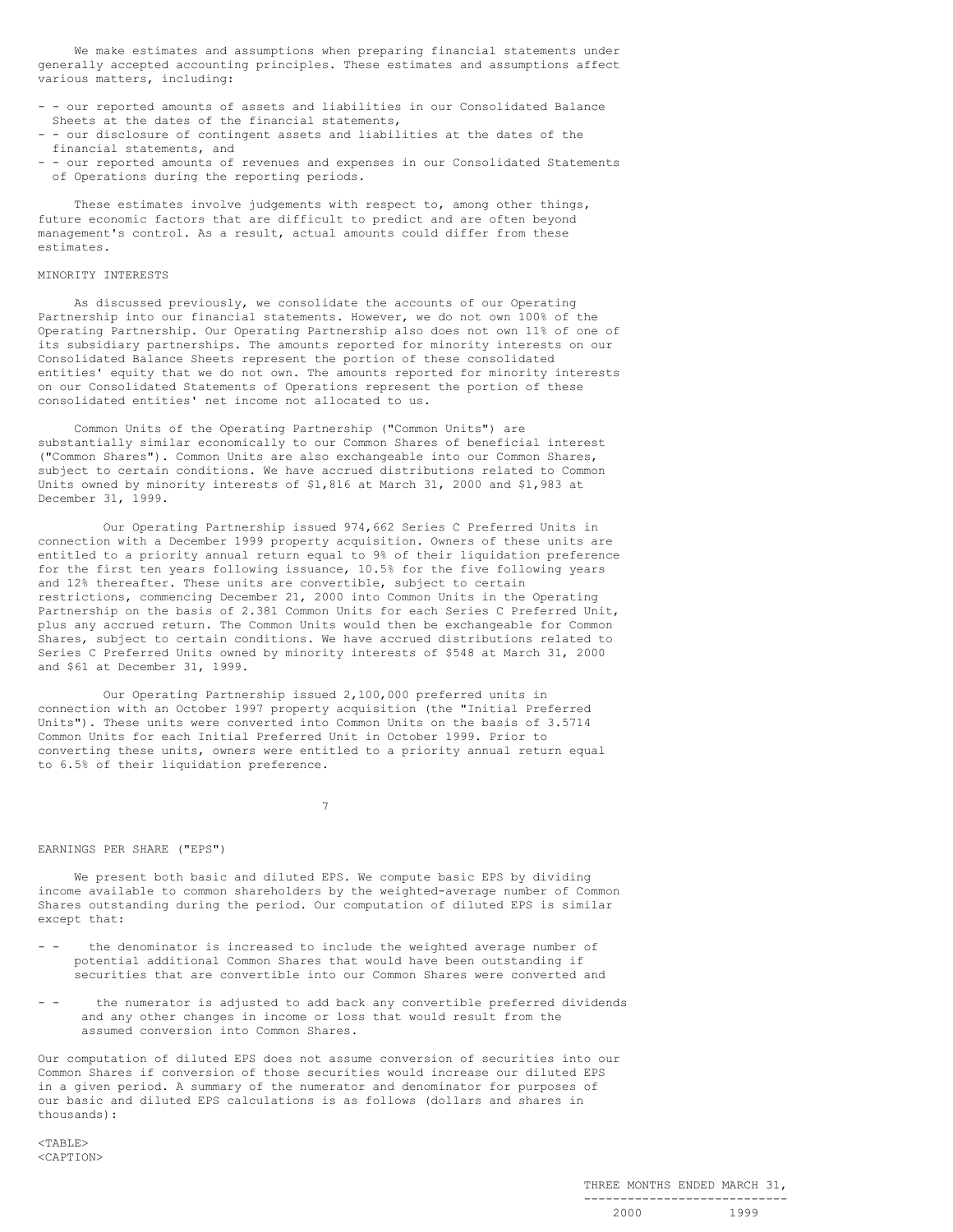| $<$ S $>$                                                            | $\langle C \rangle$ | $\langle C \rangle$        |
|----------------------------------------------------------------------|---------------------|----------------------------|
| Numerator:                                                           |                     |                            |
| Net income available to Common Shareholders                          | $$2,530$ $$3,207$   |                            |
| Add: Extraordinary loss                                              | $ -$                | 694                        |
|                                                                      | ---------           | $- - - - - - - -$          |
| Numerator for basic earnings per share before extraordinary item     | 2,530 3,901         |                            |
| Add: Series A Preferred Share dividends                              | $---$               | 338                        |
| Add: Minority interests - Initial Preferred Units                    |                     | 853                        |
| Add: Minority interests - Common Units                               |                     | 496                        |
|                                                                      |                     |                            |
| Numerator for diluted earnings per share before extraordinary item   | $$2,530$ $$5,588$   |                            |
| Less: Series A Preferred Share dividends                             | $- -$               | (338)                      |
| Less: Minority interests - Common Units                              | $- -$               | (496)                      |
| Less: Extraordinary loss                                             | $--$                | (694)                      |
|                                                                      | ---------           | $- - - - - - - -$          |
| Numerator for diluted earnings per share for net income              | $S = 2.530$         | \$4.060                    |
|                                                                      |                     |                            |
|                                                                      |                     |                            |
| Denominator (all weighted averages):                                 |                     |                            |
| Common Shares - basic                                                | 17,352 16,802       |                            |
| Assumed conversion of share options                                  | 50                  | $\overline{\phantom{a}}$ 8 |
| Assumed conversion of Common Unit warrants                           | 476                 | $--$                       |
| Conversion of Initial Preferred Units                                |                     | 7,500                      |
| Conversion of Series A Preferred Shares                              | $- -$               | 1,845                      |
| Conversion of Common Units                                           |                     | 2,759                      |
|                                                                      |                     | $- - - - - - - -$          |
| Denominator for diluted earnings per share before extraordinary item | 17,878              | 28,914                     |
| Less: Conversion of Series A Preferred Shares                        | $- -$               | (1, 845)                   |
| Less: Conversion of Common Units                                     |                     | (2, 759)                   |
|                                                                      | ---------           | $- - - - - - - -$          |
| Denominator for diluted earnings per share for net income            | 17,878              | 24,310                     |
|                                                                      |                     |                            |
|                                                                      | --------            | $- - - - - - - -$          |

## $<$ /TABLE>

Our diluted EPS computation for the three months ended March 31, 2000 only assumes conversion of share options and Common Unit warrants because conversions of Series A Convertible Preferred Shares of beneficial interest (the "Series A Preferred Shares"), Preferred Units and Common Units would increase diluted EPS in that period. Our diluted EPS computation for income before extraordinary item for the three months ended March 31, 1999 as reported above assumes conversion of Initial Preferred Units, Series A Preferred Shares and Common Units since such conversions would decrease diluted EPS in that period. Our diluted EPS computation for net income for the three months ended March 31, 1999 only assumes conversion of Initial Preferred Units because conversions of Series A Preferred Shares and Common Units would increase diluted EPS in that period.

8

#### RECLASSIFICATION

We reclassified certain amounts from prior periods to conform to the current period presentation of our consolidated financial statements. These reclassifications did not affect consolidated net income or shareholders' equity.

NOTE 4 COMMERCIAL REAL ESTATE PROPERTIES

Operating properties consisted of the following:

<TABLE> <CAPTION>

|                                   | March 31,<br>2000    | December 31,<br>1999 |
|-----------------------------------|----------------------|----------------------|
|                                   |                      |                      |
| $<$ S $>$                         | < <sub></sub>        | <<>                  |
| Land                              | \$137,075            | \$135,641            |
| Buildings and improvements        | 551,332              | 544,967              |
| Furniture, fixtures and equipment | 345                  | 335                  |
| Less: accumulated depreciation    | 688,752<br>(22, 027) | 680,943<br>(18, 279) |
|                                   | \$666,725            | \$662,664            |
|                                   |                      |                      |

# $<$ /TABLE>

Projects we had under construction/development consisted of the following: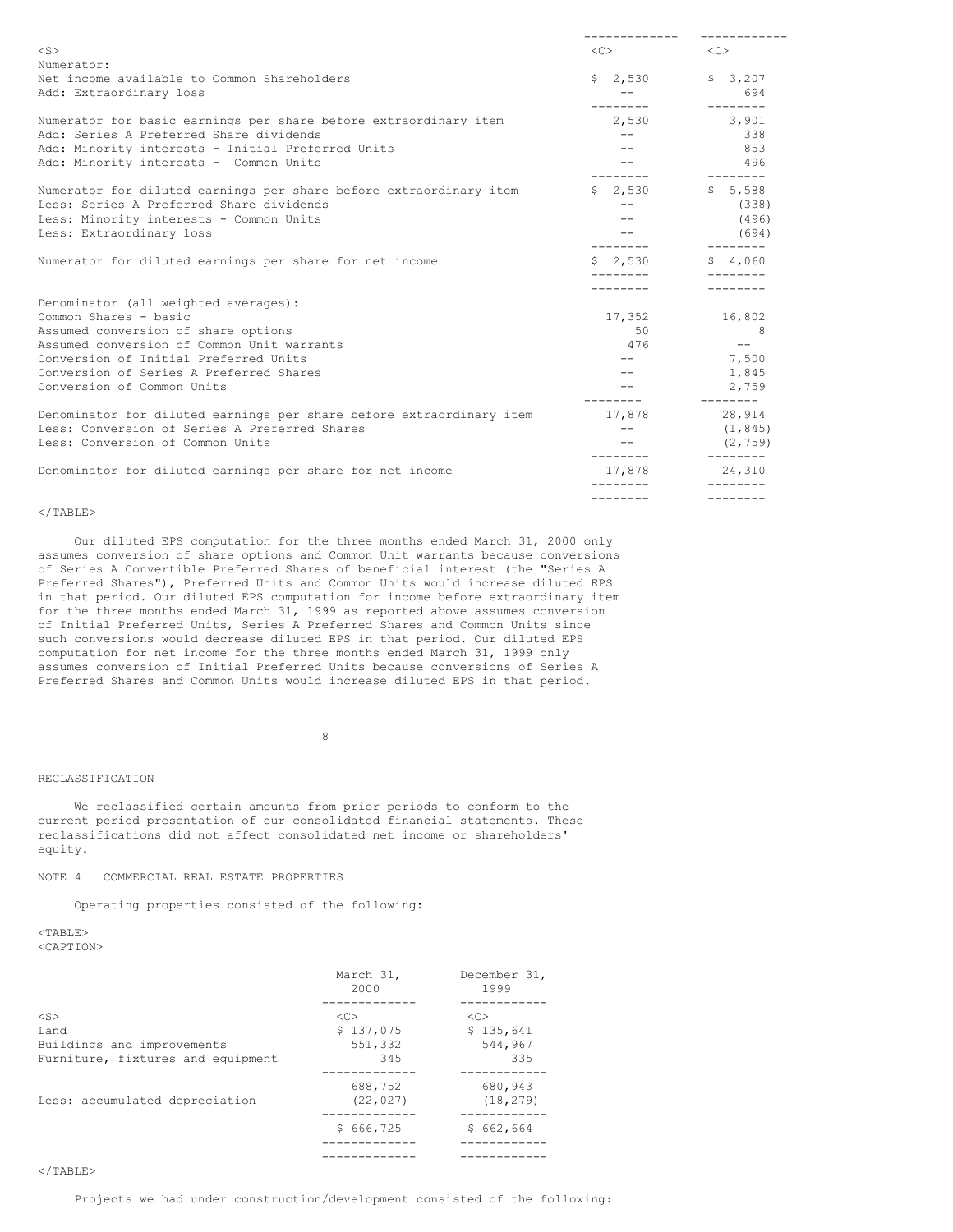<TABLE> <CAPTION>

| .                        | March 31,<br>2000 | December 31,<br>1999 |
|--------------------------|-------------------|----------------------|
| $<$ S>                   | < <sub></sub>     | <<                   |
| Land                     | \$16,332          | \$13,158             |
| Construction in progress | 25,832            | 20,667               |
|                          |                   |                      |
|                          | \$42,164          | \$33,825             |
|                          |                   |                      |
|                          |                   |                      |

# $<$ /TABLE>

#### 2000 ACQUISITIONS

We acquired the following properties during the three months ended March 31, 2000:

- - a parcel of land located in Cranbury, New Jersey for \$633 on March 20, 2000, and

- - a parcel of land located in Columbia, Maryland for \$4,036 on March 29, 2000.

# 2000 CONSTRUCTION IN PROGRESS

During the three months ended March 31, 2000, we had construction underway on five new buildings and redevelopment underway on an existing building. We were also in various stages of development on eight parcels of land.

#### NOTE 5 ACCOUNTS RECEIVABLE

Our accounts receivable are reported net of an allowance for bad debts of \$39 at March 31, 2000 and \$10 at December 31, 1999.

9

# NOTE 6 INVESTMENT IN AND ADVANCES TO SERVICE COMPANIES

We account for our investment in COMI and its subsidiaries, Corporate Realty Management, LLC ("CRM"), Corporate Development Services, LLC ("CDS") and Martin G. Knott and Associates, LLC ("MGK") using the equity method of accounting. Our investment in and advances to the Service Companies included the following:

<TABLE>

<CAPTION>

|                                        | March 31,<br>2000 | December 31,<br>1999 |
|----------------------------------------|-------------------|----------------------|
|                                        |                   |                      |
| $<$ S>                                 | < <sub></sub>     | $\langle C \rangle$  |
| Notes receivable                       | \$2,005           | \$2,005              |
| Equity investment in Service Companies | 854               | 807                  |
| Advances receivable                    | 1,534             | 849                  |
|                                        |                   |                      |
| Total                                  | \$4,393           | \$3,661              |
|                                        |                   |                      |
|                                        |                   |                      |

 $<$ /TABLE>

# NOTE 7 DEFERRED CHARGES

Deferred charges consisted of the following:

<TABLE>  $5.557$ 

| <caption></caption>      | March 31,<br>2000 | December 31,<br>1999 |
|--------------------------|-------------------|----------------------|
|                          |                   |                      |
| $<$ S>                   | <<                | < <sub></sub>        |
| Deferred financing costs | \$4,923           | \$4,592              |
| Deferred leasing costs   | 5,366             | 4,658                |
| Deferred other           | 2.4               | 2.4                  |
|                          | 10,313            | 9,274                |
| Accumulated amortization | (2, 180)          | (1, 749)             |
| Deferred charges, net    | \$8,133           | \$7,525              |
|                          |                   |                      |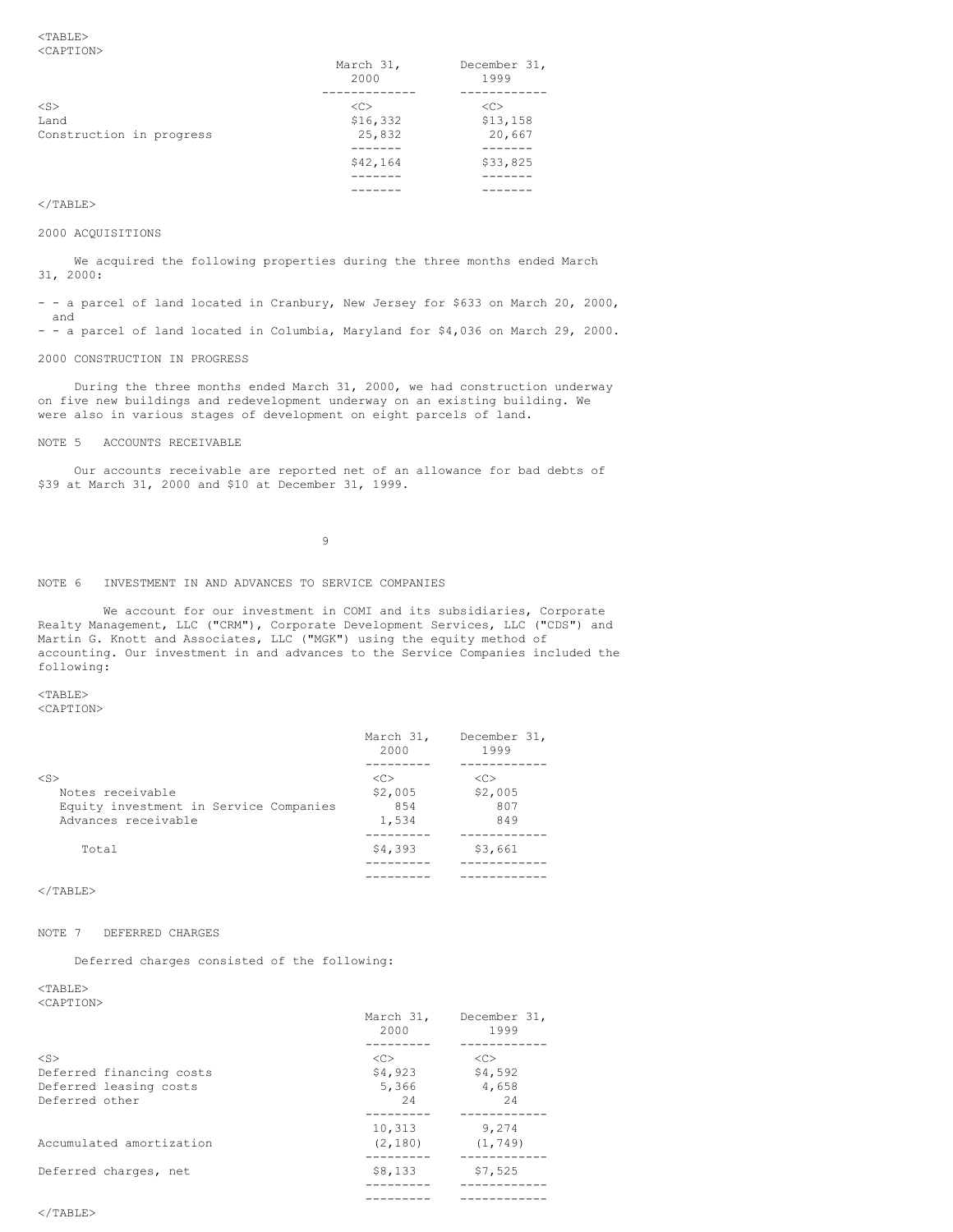This section highlights new borrowing arrangements entered into during the three months ended March 31, 2000.

On February 10, 2000, we entered into a \$6,900 construction loan facility with Summit Bank to finance the redevelopment of a 57,000 square foot warehouse facility into office space. This loan bears interest at LIBOR plus 1.75%. The loan matures on February 28, 2001 and may be extended for a two-year period, subject to certain conditions. Borrowings under this loan totaled \$1,459 at March 31, 2000.

On March 27, 2000, we entered into a \$9,325 construction loan facility with Allfirst Bank to finance the construction of a building at our 6750 Alexander Bell Drive property. This loan has an interest rate of LIBOR plus 1.75%. The loan matures on May 1, 2002. No borrowings were made under this facility through March 31, 2000.

On March 29, 2000, we entered into a \$3,078 loan with Howard Research and Development Corporation in connection with the acquisition of a land development parcel located in Columbia, Maryland. The loan carries no interest rate and matures on June 20, 2000.

On March 30, 2000, we entered into a \$13,440 construction loan facility with Bank of America to finance the construction of a building at our 221 National Business Parkway property. This loan has an interest rate of LIBOR plus 1.75%. The loan matures on March 29, 2002 and may be extended for a one-year period, subject to certain conditions. No borrowings were made under this facility through March 31, 2000.

10

## NOTE 9 SHAREHOLDERS' EQUITY

On November 3, 1999, the Board of Trustees authorized a share repurchase program to buy up to 2,000,000 Common Shares in open market and privately negotiated purchases depending on market conditions and other factors. On March 31, 2000, we repurchased 6,600 shares in the open market for \$52. On April 5, 2000, we repurchased 20,000 shares in the open market for \$166.

On March 16, 2000, 877,545 Common Units in our Operating Partnership were converted to 877,545 Common Shares.

During the three months ended March 31, 2000, we issued 12,500 Common Shares subject to forfeiture restrictions to an officer. We also had forfeiture restrictions on 15,625 previously issued Common Shares lapse during the three months ended March 31, 2000.

# NOTE 10 DIVIDENDS AND DISTRIBUTIONS

The following summarizes our dividends/distributions for the three months ended March 31, 2000:

 $<$ TABLE> <CAPTION>

|                                                   | Record Date       | Payable Date            | Dividend/<br>Distribution<br>Per | Total<br>Dividend/<br>Share/Unit Distribution |
|---------------------------------------------------|-------------------|-------------------------|----------------------------------|-----------------------------------------------|
|                                                   | -----------       | ------------            | -----------                      | ------------                                  |
| $<$ S $>$                                         | < <sub></sub>     | $<<$ $>>$               | $\langle C \rangle$              | $<<$ $>>$                                     |
| Series A Preferred Shares:<br>Fourth Quarter 1999 | December 31, 1999 | January 14, 2000        | \$0.34375                        | \$338                                         |
| First Ouarter 2000                                | March 31, 2000    | April 17, 2000          | \$0.34375                        | \$338                                         |
|                                                   |                   |                         |                                  |                                               |
| Series B Preferred Shares:                        |                   |                         |                                  |                                               |
| Fourth Quarter 1999                               | December 31, 1999 | January 14, 2000        | \$0.625                          | \$781                                         |
| First Quarter 2000                                | March 31, 2000    | April 17, 2000          | \$0.625                          | \$781                                         |
|                                                   |                   |                         |                                  |                                               |
| Common Shares:                                    |                   |                         |                                  |                                               |
| Fourth Quarter 1999                               | December 31, 1999 | January 14, 2000 \$0.19 |                                  | \$3,265                                       |
| First Quarter 2000                                | March 31, 2000    | April 17, 2000          | \$0.19                           | \$3,433                                       |
|                                                   |                   |                         |                                  |                                               |
| Series C Preferred Units:                         |                   |                         |                                  |                                               |
| Fourth Quarter 1999                               | December 31, 1999 | January 14, 2000        | \$0.0625                         | \$61                                          |
| First Quarter 2000                                | March 31, 2000    | April 17, 2000          | \$0.5625                         | \$548                                         |
| Common Units:                                     |                   |                         |                                  |                                               |
| Fourth Quarter 1999                               | December 31, 1999 | January 14, 2000        | \$0.19                           | \$1,983                                       |
| First Quarter 2000                                | March 31, 2000    | April 17, 2000          | \$0.19                           | \$1,816                                       |
|                                                   |                   |                         |                                  |                                               |

 $\langle$ /TABLE>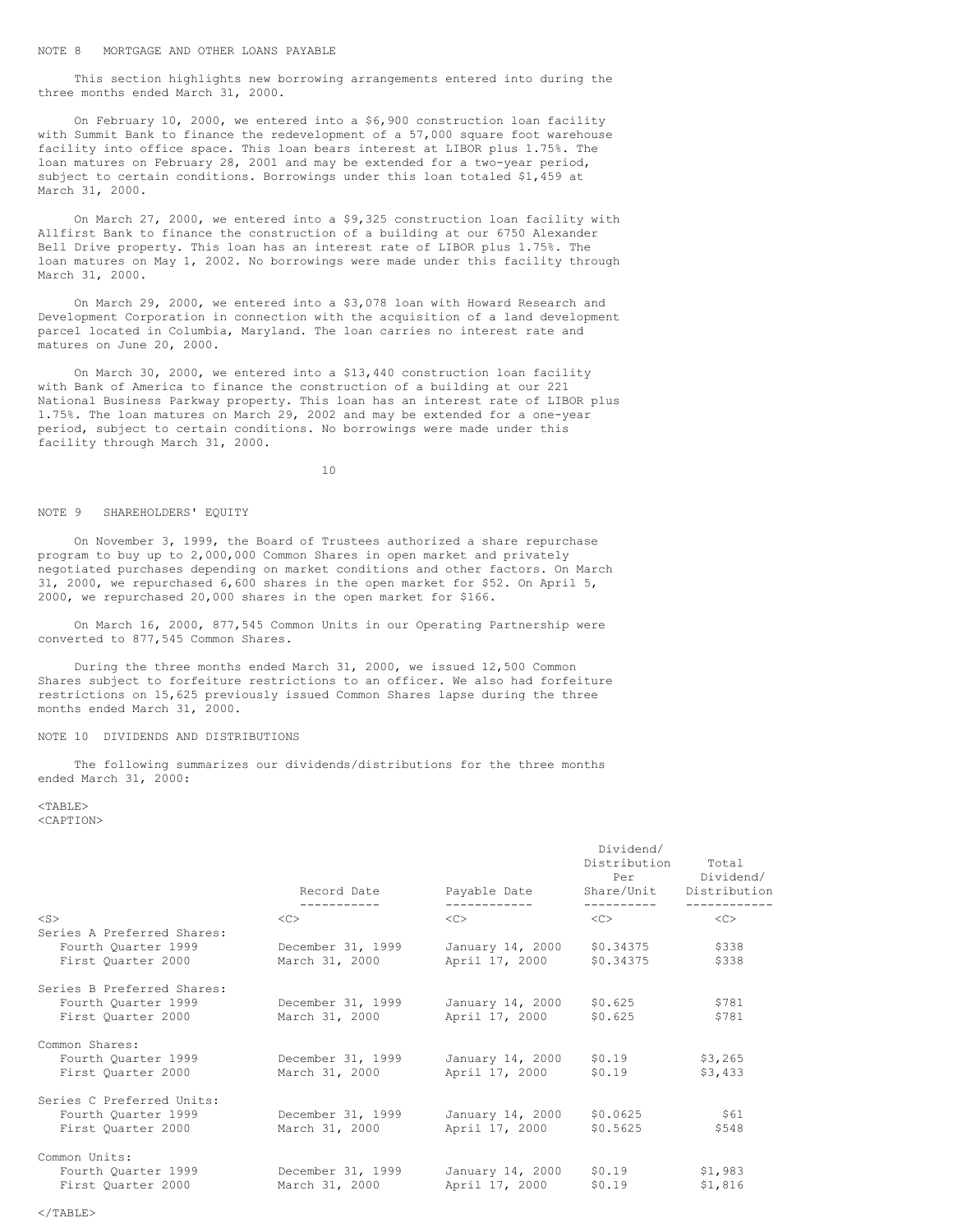#### NOTE 11 RELATED PARTY TRANSACTIONS

### MANAGEMENT

We have a contract with COMI under which COMI provides asset management, managerial, financial and legal support. Under the terms of this contract, we reimburse COMI for personnel and other overhead-related expenses. We incurred management fees and related costs under this contract of \$1,247 in the three months ended March 31, 2000 and \$774 in the three months ended March 31, 1999.

We have a management agreement with CRM under which CRM provides property management services to our properties. Under the terms of this arrangement, CRM is entitled to a fee equal to 3% of revenue from tenant billings. CRM is also entitled to reimbursement for direct labor and out-of-pocket costs. We incurred property management fees and related costs with CRM of \$1,265 in the three months ended March 31, 2000 and \$843 in the three months ended March 31, 1999.

11

We had a management agreement with Glacier Realty LLC, a company that was partially owned by one of our former Trustees. We incurred fees under this agreement of \$63 in the three months ended March 31, 1999.

We also had a management agreement with a company for which one of our Trustees serves on the Board of Directors. We incurred management fees and related costs under this contract of \$27 in the three months ended March 31, 1999.

### CONSTRUCTION COSTS

We have a contract with CDS under which CDS provides construction and development services. Under the terms of this contract, we reimburse CDS for these services based on actual time incurred at market rates. We incurred \$418 in the three months ended March 31, 2000 and \$262 in the three months ended March 31, 1999 a substantial portion of which was capitalized into the cost of the related activities.

## COMMON SHARE GRANTS

The Service Companies paid us \$119 for the value of Common Shares granted to one of its employees in the three months ended March 31, 2000.

#### RENTAL INCOME

We recognized revenue on office space leased to COMI and CRM of \$117 in the three months ended March 31, 2000 and \$99 in the three months ended March 31, 1999. We recognized revenue on office space leased to Constellation Real Estate, Inc. ("Constellation"), owner of 38% of our Common Shares and 100% of our Series A Preferred Shares at March 31, 2000, of \$208 in the three months ended March 31, 2000 and \$227 in the three months ended March 31, 1999. We recognized revenue on office space leased to a company for which one of our Trustees serves on the Board of Directors of \$20 in the three months ended March 31, 2000.

#### INTEREST INCOME

We earned interest income on notes receivable from the Service Companies of \$54 in the three months ended March 31, 2000 and \$72 in the three months ended March 31, 1999.

### CONSTRUCTION FEES

The Service Companies earned construction management fees from an entity owned by an officer and Trustee of ours of \$42 in the three months ended March 31, 1999.

## LEASING COMMISSION

The Service Companies earned a leasing commission from an entity owned by an officer and Trustee of ours of \$56 in the three months ended March 31, 1999.

#### FEES EARNED FROM CONSTELLATION AND BGE

The Service Companies earned fees from a project consulting and management agreement with Constellation of \$150 in the three months ended March 31, 2000 and \$450 in the three months ended March 31, 1999. The Service Companies also earned fees and expense reimbursements under a property management agreement with Baltimore Gas and Electric Company, an affiliate of Constellation, of \$38 in the three months ended March 31, 2000 and \$130 in the three months ended March 31, 1999.

#### UTILITIES EXPENSE

Baltimore Gas and Electric Company provided utility services to most of our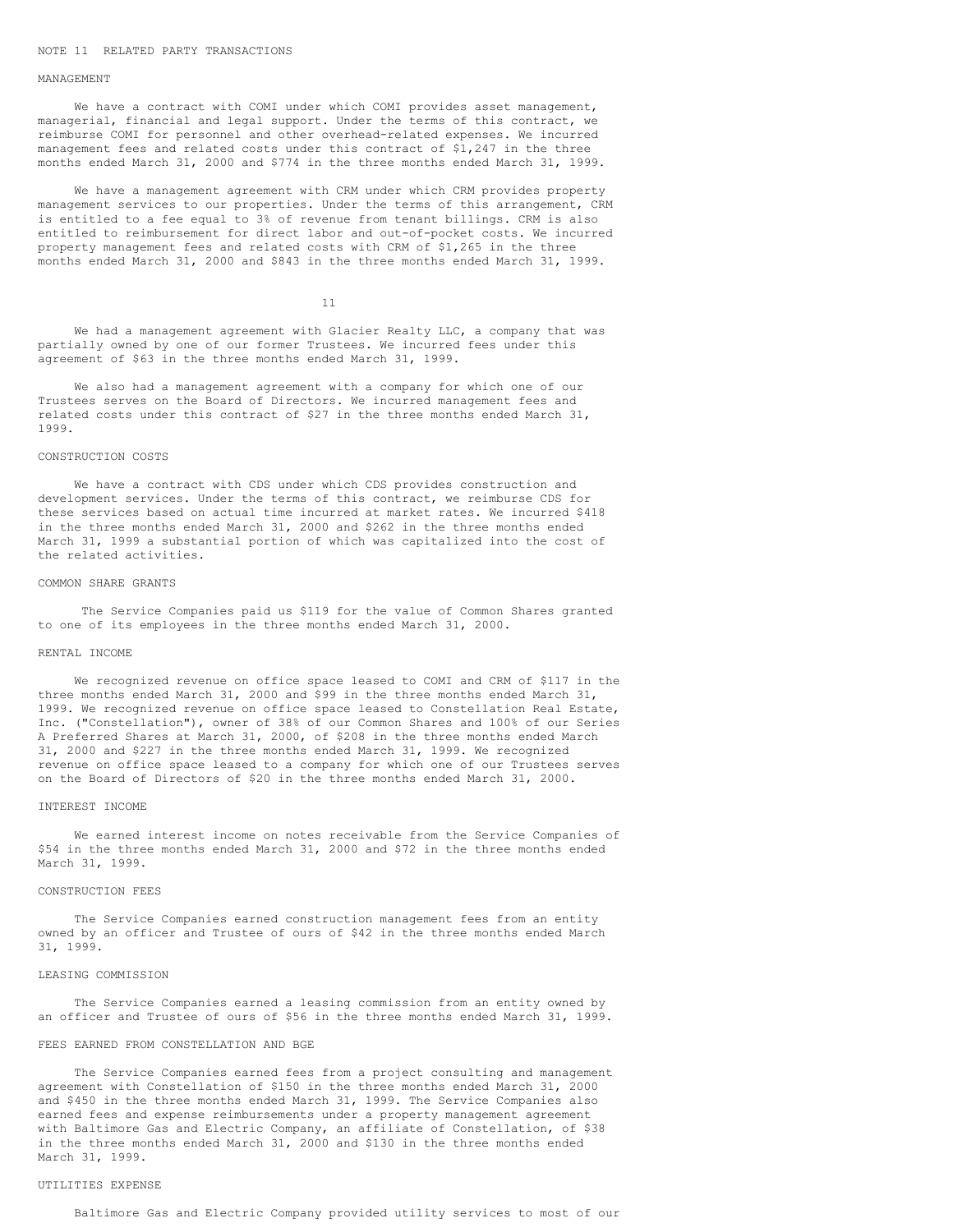12

# NOTE 12 SUPPLEMENTAL INFORMATION TO STATEMENTS OF CASH FLOWS

<TABLE> <CAPTION>

|                                                                                                                  | For the three months ended<br>March 31,     |                         |  |  |
|------------------------------------------------------------------------------------------------------------------|---------------------------------------------|-------------------------|--|--|
|                                                                                                                  | 2000 1999<br>------------          -------- |                         |  |  |
| $<$ S $>$<br>Supplemental schedule of non-cash investing and<br>financing activities:                            | < <sub></sub>                               | $\langle C \rangle$     |  |  |
| Debt repaid in connection with sales of rental properties                                                        | $S \t - -$<br>========                      | \$15.912                |  |  |
| Debt assumed in connection with acquisitions                                                                     | \$3,078<br>========                         | S.<br>========          |  |  |
| Increase in minority interests resulting from issuance of<br>Common Units in connection with Glacier Transaction | Ŝ.<br>========                              | \$1.487<br>========     |  |  |
| (Decrease) increase in accrued capital improvements                                                              | \$(1, 246)<br>========                      | $S$ 89<br>========      |  |  |
| Adjustments to minority interests resulting from changes<br>in ownership of Operating Partnership by COPT        | (600)                                       | (270)<br><b>Beechee</b> |  |  |
| Dividends/distributions payable                                                                                  | $5\quad 6.768$<br>--------                  | $5 \quad 4.743$         |  |  |
| Decrease in minority interests and increase in<br>shareholders' equity in connection with conversion of          |                                             |                         |  |  |
| Common Units into Common Shares                                                                                  | 6.965<br>========                           | Ŝ.<br>--------          |  |  |
|                                                                                                                  |                                             |                         |  |  |

 $<$ /TABLE>

13

# NOTE 13 INFORMATION BY BUSINESS SEGMENT

We have five segments: Baltimore/Washington Corridor office, Greater Philadelphia office, Northern/Central New Jersey office, Greater Harrisburg office and retail. Our office properties represent our core-business. We manage our retail properties as a single segment since they are considered outside of our core-business.

The table below reports segment financial information. Our retail segment is not separately reported since it does not meet the reporting thresholds. We measure the performance of our segments based on total revenues less property operating expenses. Accordingly, we do not report other expenses by segment in the table below.

<TABLE> <CAPTION>

|                                                 | Baltimore/<br>Washington<br>Office | Greater<br>Corridor Philadelphia Jersey<br>Office | Northern/<br>Central New<br>Office Office | Greater<br>Harrisburg           | Other                       | Total                                     |
|-------------------------------------------------|------------------------------------|---------------------------------------------------|-------------------------------------------|---------------------------------|-----------------------------|-------------------------------------------|
| $<$ S $>$                                       | $\langle$ C> $\rangle$             | $\langle C \rangle$                               | $\langle C \rangle$                       | $\langle C \rangle$             | $<<$ $>>$                   | $<<$ $>>$                                 |
| Three months ended March 31, 2000:              |                                    |                                                   |                                           |                                 |                             |                                           |
| Revenues<br>Property operating expenses         | \$15,830<br>5,149                  | 29                                                | $$2,506$ $$4,706$<br>1,786                | \$2,395<br>583                  | \$424<br>61                 | \$25,861<br>7,608                         |
| Income from operations                          | ---------<br>\$10,681              | $- - - - - - - -$<br>$5 \quad 2.477$<br>========  | --------<br>\$2.920<br>========           | --------<br>\$1.812<br>======== | S<br>363<br>========        | $- - - - - - - -$<br>\$18,253<br>======== |
| Commercial real estate property<br>expenditures | \$13,093<br>--------               | $S \qquad --$<br>--------                         | \$2,669<br>--------                       | \$346<br>---------              | $\mathsf{S}$ 40<br>-------- | \$16,148<br>---------                     |
| Segment assets at March 31, 2000                | \$421,901<br>=======               | \$107,143<br>========                             | \$114,016<br>========                     | \$70,966<br>========            | \$20,774<br>========        | \$734,800<br>--------                     |
| Three months ended March 31, 1999:              |                                    |                                                   |                                           |                                 |                             |                                           |
| Revenues<br>Property operating expenses         | \$10,314<br>3,066<br>--------      | $$2,506$ $$4,096$<br>23<br>---------              | 1,502<br>$- - - - - - - -$                | \$727<br>242<br>--------        | S<br>880<br>170             | \$18,523<br>5,003<br>$- - - - - - - -$    |
| Income from operations                          | $5 \quad 7.248$<br>$=$ ========    | $5 \quad 2.483$<br>--------                       | \$2,594<br>--------                       | Ŝ.<br>485<br>========           | S.<br>710<br>========       | \$13,520<br>$=$ = = = = = = = =           |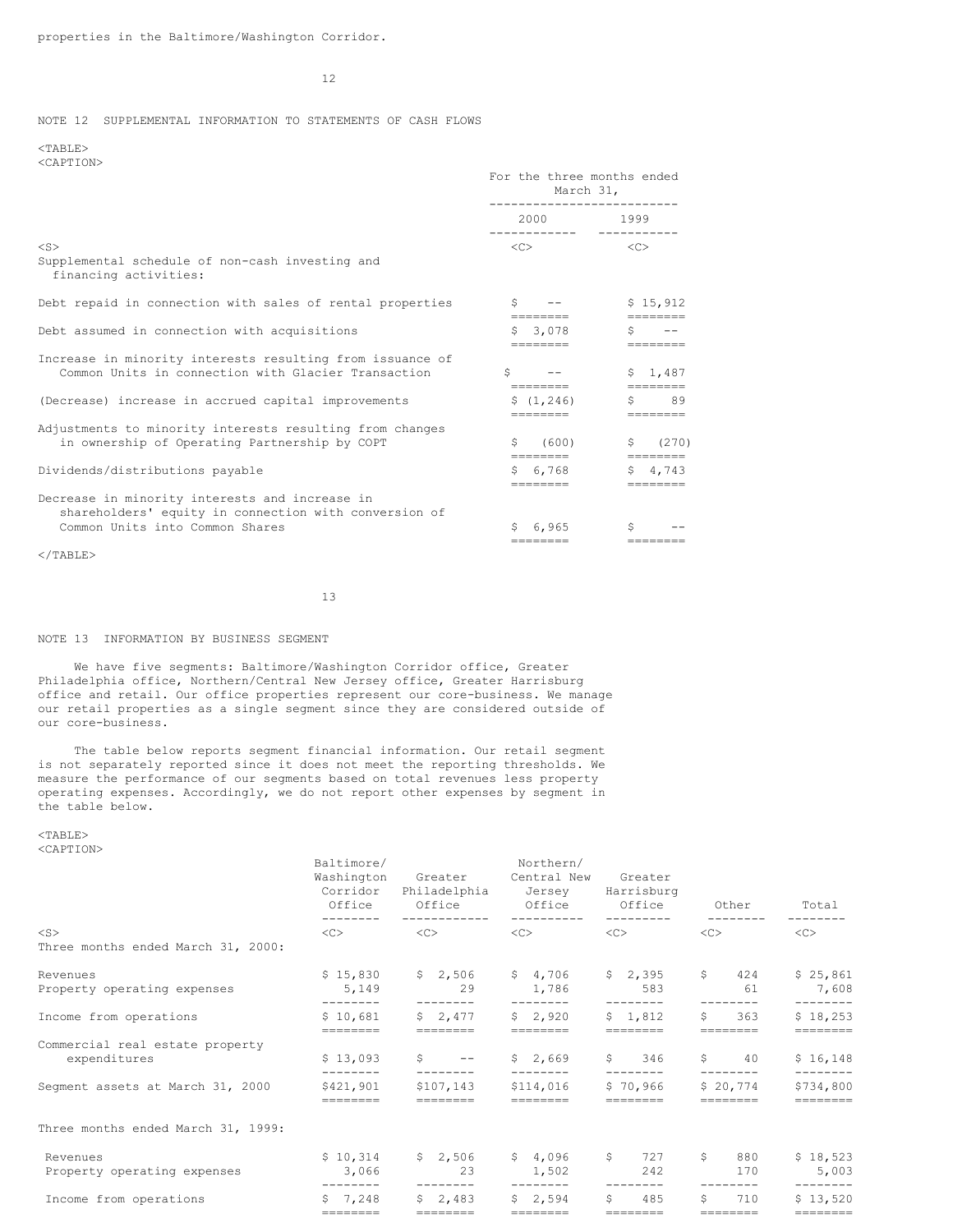| Segment assets at March 31, 1999 | \$289.394 | \$108,568 |           | \$97.725 |     | \$23,843 |    | \$ 30.673 |     | \$550,203 |
|----------------------------------|-----------|-----------|-----------|----------|-----|----------|----|-----------|-----|-----------|
| expenditures                     | \$12.834  |           | $   \sim$ |          | 780 |          | 82 | S.        | 257 | \$13.953  |
| Commercial real estate property  |           |           |           |          |     |          |    |           |     |           |

 $\langle$ /TABLE>

14

The following table reconciles our income from operations for reportable segments to income before extraordinary item as reported in our Consolidated Statements of Operations.

# $<$ TABLE>

<CAPTION>

|                                                                    |                                                                                                                                                                                                                                 | Three months ended March 31, |
|--------------------------------------------------------------------|---------------------------------------------------------------------------------------------------------------------------------------------------------------------------------------------------------------------------------|------------------------------|
|                                                                    | 2000 - 2000 - 2000 - 2000 - 2000 - 2000 - 2000 - 2000 - 2000 - 2000 - 2000 - 2000 - 2000 - 2000 - 2000 - 2000 - 2000 - 2000 - 2000 - 2000 - 2000 - 2000 - 2000 - 2000 - 2000 - 2000 - 2000 - 2000 - 2000 - 2000 - 2000 - 2000 - | 1999                         |
| $<$ S $>$                                                          | <<><br>< <sub></sub>                                                                                                                                                                                                            |                              |
| Income from operations for reportable segments $$18,253$ $$13,520$ |                                                                                                                                                                                                                                 |                              |
| : Add                                                              |                                                                                                                                                                                                                                 |                              |
| Equity in income of Service Companies                              | 47                                                                                                                                                                                                                              | 181                          |
| Gain on sales of rental properties                                 |                                                                                                                                                                                                                                 | 986                          |
| Less:                                                              |                                                                                                                                                                                                                                 |                              |
| General and administrative                                         | (1, 348)                                                                                                                                                                                                                        | (889)                        |
| <b>Tnterest</b>                                                    |                                                                                                                                                                                                                                 | $(6, 934)$ $(5, 193)$        |
| Amortization of deferred financing costs                           | (306)                                                                                                                                                                                                                           | (225)                        |
| Depreciation and other amortization                                | (3, 873)                                                                                                                                                                                                                        | (2, 792)                     |
| Minority interests                                                 | (2, 189)                                                                                                                                                                                                                        | (1, 349)                     |
| Income before extraordinary item                                   | \$3,650                                                                                                                                                                                                                         | \$4,239                      |

# $\langle$ /TABLE>

We did not allocate gain on sales of rental properties, interest expense, amortization of deferred financing costs and depreciation and other amortization to segments since they are not included in the measure of segment profit reviewed by management. We also did not allocate equity in income of Service Companies, general and administrative and minority interests since these items represent general corporate items not attributable to segments.

#### NOTE 14 COMMITMENTS AND CONTINGENCIES

In the normal course of business, we are involved in legal actions arising from our ownership and administration of properties. In management's opinion, any liabilities that may result are not expected to have a materially adverse effect on our financial position, operations or liquidity. We are subject to various federal, state and local environmental regulations related to our property ownership and operation. We have performed environment assessments of our properties the results of which have not revealed any environmental liability that we believe would have a materially adverse effect on our financial position, operations or liquidity.

# NOTE 15 PRO FORMA FINANCIAL INFORMATION (UNAUDITED)

We accounted for our 1999 acquisitions using the purchase method of accounting. We included the results of operations for the acquisitions in our Consolidated Statements of Operations from their respective purchase dates through March 31, 2000.

We prepared the pro forma condensed consolidated financial information presented below as if all of our 1999 acquisitions and dispositions had occurred on January 1, 1999. Accordingly, we were required to make pro forma adjustments where deemed necessary. The pro forma financial information is unaudited and is not necessarily indicative of the results which actually would have occurred if these acquisitions had occurred on January 1, 1999, nor does it intend to represent our results of operations for future periods.

 $<$ TABLE> <CAPTION>

|                                                       |                     |                     |               | Three months ended March 31, |
|-------------------------------------------------------|---------------------|---------------------|---------------|------------------------------|
|                                                       |                     | 2000 -              |               | 1999                         |
| $<$ S $>$                                             | $\langle C \rangle$ |                     | < <sub></sub> |                              |
| Pro forma total revenues                              |                     | $$25,861$ $$22,744$ |               |                              |
| Pro forma net income available to Common Shareholders |                     | $$2,530$ $$2,948$   |               |                              |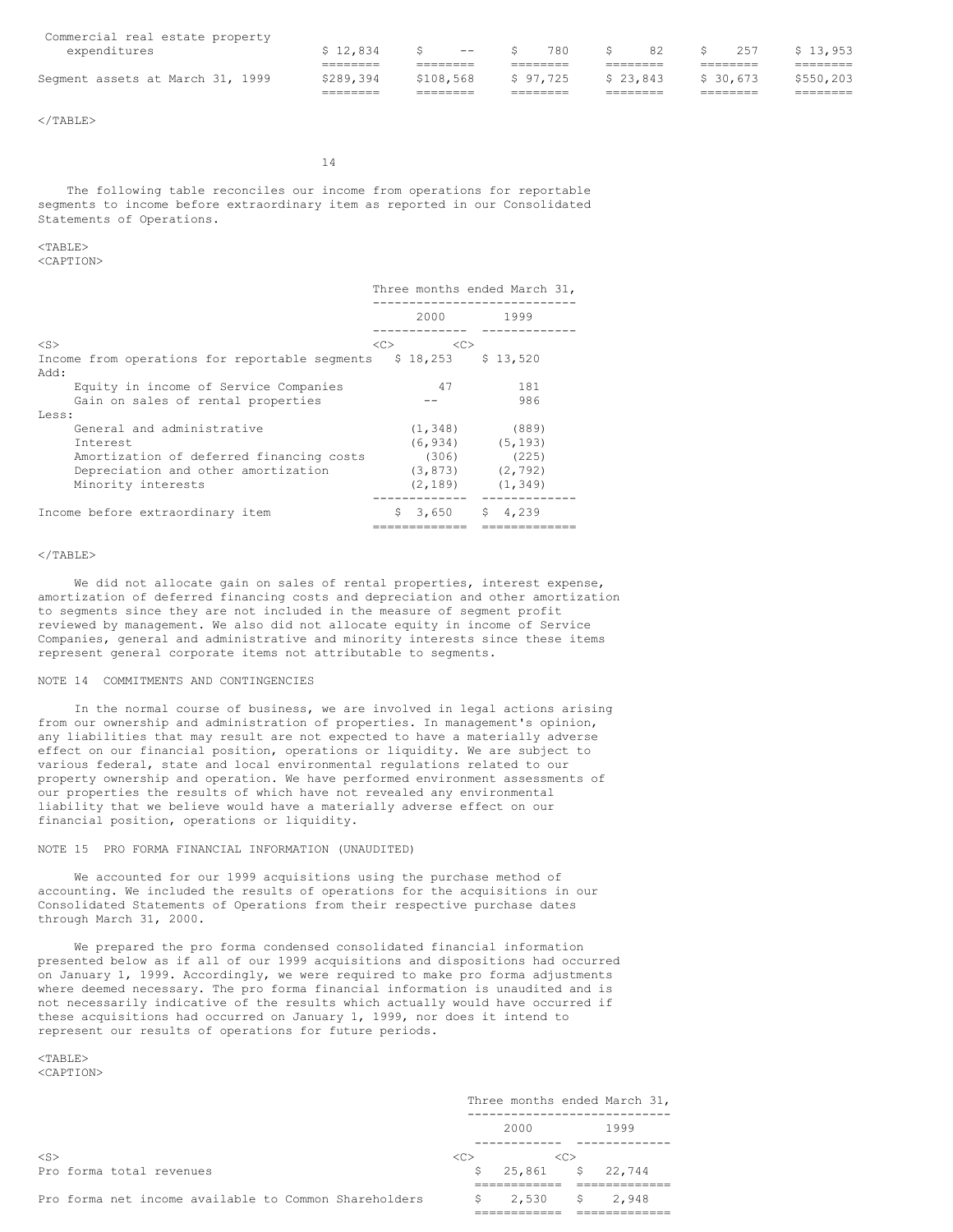Pro forma earnings per Common Share Basic  $\sim$  0.15 \$ 0.18

Diluted \$ 0.14 \$ 0.15

 $<$ /TABLE>

15

============ =============

============ =============

# NOTE 16 SUBSEQUENT EVENT

On April 18, 2000, we acquired a 74,513 square foot office building located in Hanover, Maryland. We acquired this property for \$7,455.

16

ITEM 2. MANAGEMENT'S DISCUSSION AND ANALYSIS OF FINANCIAL CONDITION AND RESULTS OF OPERATIONS

In this section, we discuss our financial condition and results of operations for the three months ended March 31, 2000. This section includes discussions on:

- - why various components of our Consolidated Statements of Operations changed for the three months ended March 31, 2000 compared to the same period in 1999,
- what our primary sources and uses of cash were in the three months ended March 31, 2000,
- - how we raised cash for acquisitions and other capital expenditures during the three months ended March 31, 2000,
- - how we intend to generate cash for future capital expenditures, and
- - the computation of our funds from operations.

You should refer to our consolidated financial statements and accompanying notes and operating data variance analysis set forth below as you read this section.

This section contains "forward-looking" statements, as defined in the Private Securities Litigation Reform Act of 1995 that are based on our current expectations, estimates and projections about future events and financial trends affecting the financial condition of our business. Statements that are not historical facts, including statements about our beliefs and expectations, are forward-looking statements. These statements are not guarantees of future performance, events or results and involve potential risks and uncertainties. Accordingly, actual results may differ materially. We undertake no obligation to publicly update any forward-looking statements, whether as a result of new information, future events or otherwise.

Important facts that may affect these expectations, estimates or projections include, but are not limited to: our ability to borrow on favorable terms; general economic and business conditions, which will, among other things, affect office property demand and rents, tenant creditworthiness and financing availability; interest rates; adverse changes in the real estate markets including, among other things, competition with other companies; risks of real estate acquisition and development; governmental actions and initiatives and environmental requirements.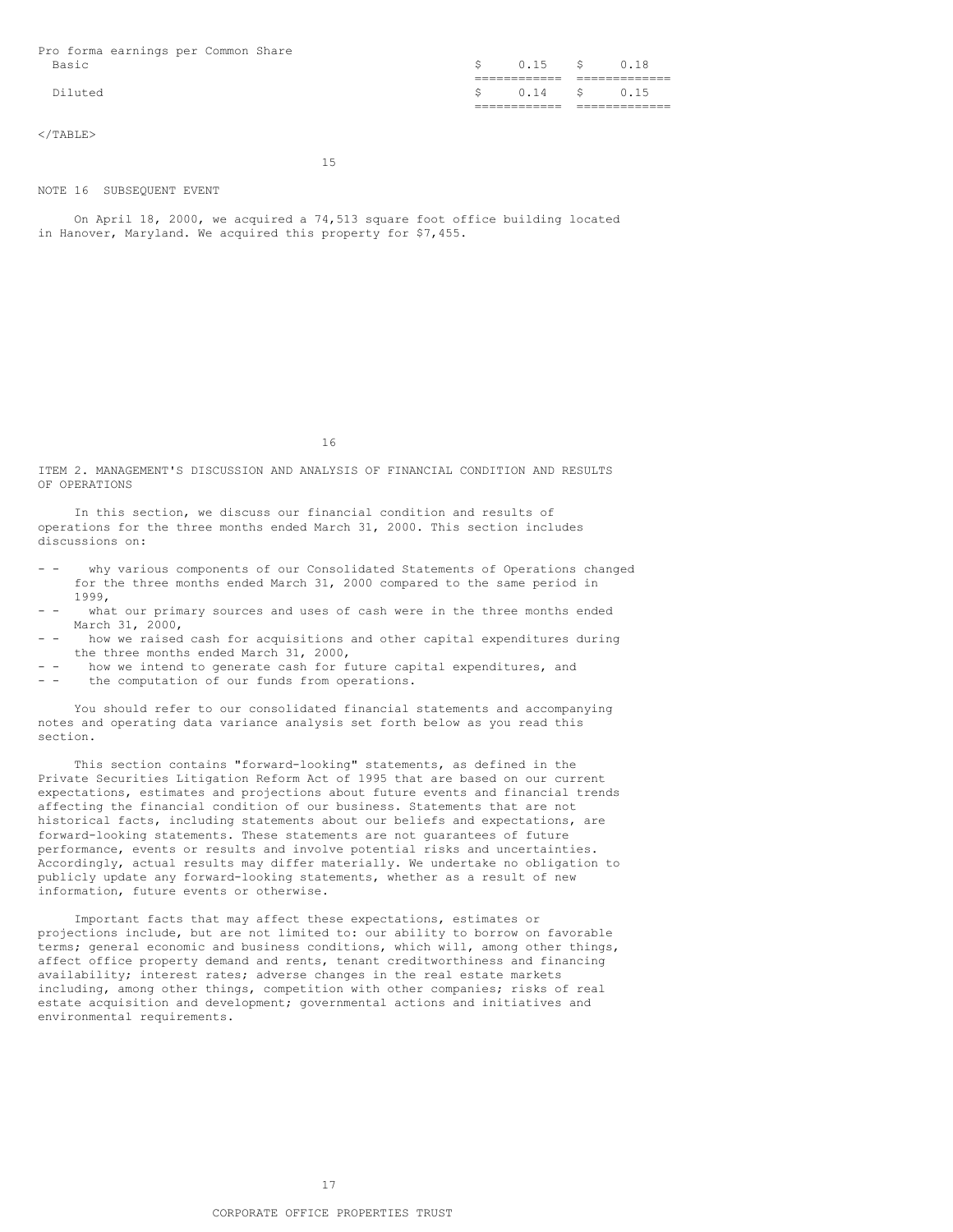#### (DOLLARS FOR THIS TABLE ARE IN THOUSANDS, EXCEPT PER SHARE DATA)

#### $<$ TABLE> <CAPTION>

|                                                                                                                                                                                                                         |           | Three months ended<br>March 31, |              |                         |    |                                                          |                                          |
|-------------------------------------------------------------------------------------------------------------------------------------------------------------------------------------------------------------------------|-----------|---------------------------------|--------------|-------------------------|----|----------------------------------------------------------|------------------------------------------|
|                                                                                                                                                                                                                         |           | 2000                            |              | 1999                    |    | Variance                                                 | $\frac{6}{10}$<br>Change                 |
| $<$ S $>$                                                                                                                                                                                                               | $<<$ $>>$ |                                 | < <c></c>    |                         | << |                                                          | <<>                                      |
| Revenues                                                                                                                                                                                                                |           |                                 |              |                         |    |                                                          |                                          |
| Rental revenue                                                                                                                                                                                                          |           |                                 |              |                         |    | $$21,906$ $$16,365$ $$5,541$                             | 34%                                      |
| Tenant recoveries and other revenue                                                                                                                                                                                     |           |                                 |              | ---------               |    | 3,955 2,158 1,797<br>----------                          | 83%                                      |
| Total revenues                                                                                                                                                                                                          |           |                                 |              | 25,861 18,523           |    | 7.338                                                    | 40%                                      |
| Expenses                                                                                                                                                                                                                |           |                                 |              |                         |    |                                                          |                                          |
| Property operating                                                                                                                                                                                                      |           |                                 |              |                         |    | $7,608$ $5,003$ $2,605$                                  | 52%                                      |
| General and administrative                                                                                                                                                                                              |           | 1,348                           |              | 889                     |    | 459                                                      | 52%                                      |
| Interest and amortization of deferred financing costs                                                                                                                                                                   |           |                                 |              |                         |    | $7,240$ 5,418 1,822                                      | 34%                                      |
| Depreciation and other amortization                                                                                                                                                                                     |           | ---------                       |              | ________                |    | 3,873 2,792 1,081<br>---------                           | 39%                                      |
| Total expenses                                                                                                                                                                                                          |           | 20,069 14,102                   |              |                         |    | 5,967                                                    | 42%                                      |
| Income before equity in income of Service Companies, gain on<br>sales of rental properties, minority interests and<br>extraordinary item<br>Equity in income of Service Companies<br>Gain on sales of rental properties |           | 47<br>$ -$<br>---------         |              | 181<br>986<br>--------- |    | 5,792 4,421 1,371<br>(134)<br>(986)<br>---------         | $31\%$<br>(74%)<br>$(100$ <sup>8</sup> ) |
| Income before minority interests and extraordinary item                                                                                                                                                                 |           | 5,839                           |              | 5,588                   |    | 251                                                      | $4\%$                                    |
| Minority interests                                                                                                                                                                                                      |           | (2, 189)                        |              | (1, 349)                |    | (840)                                                    | 62%                                      |
| Extraordinary item -loss on early retirement of debt                                                                                                                                                                    |           | ---------                       |              | (694)<br>---------      |    | 694                                                      | $(100$ <sup>8</sup> )                    |
| Net income                                                                                                                                                                                                              |           |                                 |              | 3,650 3,545             |    | ---------<br>105                                         | $3\%$                                    |
| Preferred share dividends                                                                                                                                                                                               |           | (1, 120)<br>---------           |              | (338)                   |    | (782)                                                    | 231%                                     |
| Net income available to Common Shareholders                                                                                                                                                                             |           | $$2,530$ $$3,207$               |              | ---------               | S. | $- - - - - - - - -$<br>(677)<br>-------- ------- ------- | $(21$ <sup>8</sup> )                     |
| Basic earnings per Common Share                                                                                                                                                                                         |           |                                 |              |                         |    |                                                          |                                          |
| Income before extraordinary item                                                                                                                                                                                        |           | \$0.15                          |              | \$0.23                  |    | \$ (0.08)                                                | (35%)                                    |
| Net income                                                                                                                                                                                                              | Ŝ.        |                                 |              | $0.15$ \$ 0.19          |    | \$ (0.04)                                                | $(21$ <sup>8</sup> )                     |
| Diluted earnings per Common Share                                                                                                                                                                                       |           |                                 |              |                         |    |                                                          |                                          |
| Income before extraordinary item                                                                                                                                                                                        | Ş.        | 0.14                            | \$           | 0.19                    |    | \$ (0.05)                                                | (26%)                                    |
| Net income                                                                                                                                                                                                              | \$        | 0.14                            | $\mathsf{S}$ | 0.17                    |    | \$ (0.03)                                                | (18%)                                    |
|                                                                                                                                                                                                                         |           |                                 |              |                         |    |                                                          |                                          |

 $\langle$ /TABLE>

18

### COMPARISON OF THE THREE MONTHS ENDED MARCH 31, 2000 AND 1999

Our total revenues increased \$7.3 million or 40%, of which \$5.5 million was generated by rental revenue and \$1.8 million by tenant recoveries and other revenue. Included in this change is the following:

- \$6.7 million increase attributable to 28 properties acquired and two newly-constructed properties placed in service during 1999.
- \$1.0 million increase attributable to 46 office properties owned throughout both reporting periods due mostly to increases in rental rates on renewed space and steady occupancy.
- - \$516,000 decrease attributable to properties sold during 1999.

Our total expenses increased \$6.0 million or 42% due to the effects of the increases in property operating, interest expense and amortization of deferred financing costs, depreciation and other amortization and general and administrative expenses described below.

Our property operating expenses increased \$2.6 million or 52%. Included in this change is the following:

- \$2.0 million increase attributable to 28 properties acquired and two newly-constructed properties placed in service during 1999.
- \$741,000 increase attributable to 46 office properties owned throughout both reporting periods \$540,000 of which is due to increased snow removal costs.
- - \$134,000 decrease attributable to properties sold during 1999.

Our interest expense and amortization of deferred financing costs increased \$1.8 million or 34% due mostly to a 39% increase in our average outstanding debt balance necessitated by our 1999 acquisitions activity and 1999 and 2000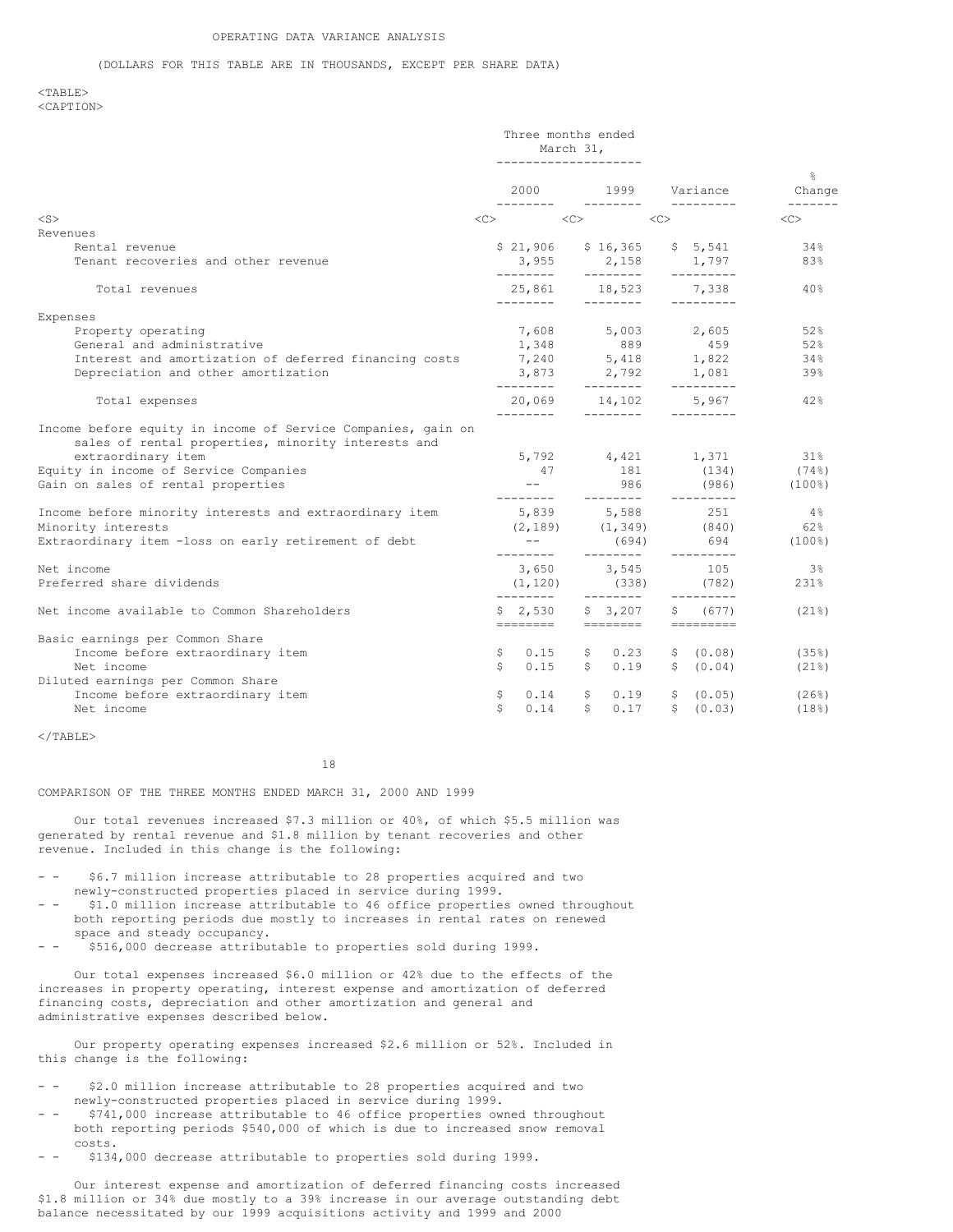construction activity. Our depreciation and other amortization expense increased \$1.1 million or 39%, \$1.0 million of which is attributable to 28 properties acquired and two newly-constructed properties placed in service during 1999. Our general and administrative expenses increased \$459,000 or 52%, \$299,000 of which is attributable to Common Shares subject to forfeiture restrictions issued to certain of our officers and the lapsing of these restrictions on a number of these shares.

Our income before minority interests and extraordinary item also includes the \$986,000 gain we realized on the sale of four of our retail properties in the three months ended March 31, 1999 and a \$134,000 decrease in our equity in the income of the Service Companies.

As a result of the above factors, income before minority interests and extraordinary item increased by \$251,000 or 4%. The amounts reported for minority interests on our Consolidated Statements of Operations represent primarily the portion of the Operating Partnership's net income not allocated to us. Our income allocation to minority interests increased \$840,000 or 62% due to the increase in the Operating Partnership's net income combined with a higher percentage ownership by minority interests during the current period.

The factors discussed above combined with the 1999 extraordinary loss collectively resulted in a \$105,000 increase in net income. There was a \$782,000 increase in Preferred Share dividends resulting from the Series B Preferred Share issuance in July 1999. As a result of all of the above, net income available to Common Shareholders decreased \$677,000 or 21%.

19

#### LIQUIDITY AND CAPITAL RESOURCES

#### CAPITALIZATION AND LIQUIDITY

Cash provided from operations represented our primary source of liquidity to fund dividends and distributions, pay debt service and fund working capital requirements. We expect to continue to meet our short-term capital needs, including all property expenses, general and administrative expenses, debt service, distribution requirements and recurring capital improvements and leasing commissions. We do not anticipate borrowing to meet these requirements.

We historically have financed our property acquisitions using a combination of borrowings secured by our properties, proceeds from the sales of properties and the equity issuances of Common and Preferred Units in our Operating Partnership and Common and Preferred Shares. We use our secured revolving credit facility with Deutsche Banc Alex. Brown (the "Revolving Credit Facility") to finance much of our investing and financing activities. We pay down our Revolving Credit Facility using proceeds from long-term borrowings collateralized by our properties as attractive financing conditions arise and equity issuances as attractive equity market conditions arise. We also have a \$50.0 million line of credit with Prudential Securities Credit Corporation (the "Prudential Credit Facility"). Amounts available under the Revolving Credit Facility and the Prudential Credit Facility are computed based on 65% of the appraised value of properties pledged as collateral. As of May 4, 2000, the maximum amount available under our Revolving Credit Facility was \$99.4 million, of which \$19.2 million was unused. As of May 4, 2000, none of our properties were pledged as collateral for the Prudential Credit Facility and therefore no borrowings were available.

Our debt strategy favors long-term, fixed-rate, secured debt over variable-rate debt to minimize the risk of short-term increases in interest rates. As of March 31, 2000, 69% of our mortgage and other loans payable balance carried fixed interest rates.

 $20$ 

Mortgage and other loans payable at March 31, 2000 consisted of the following (dollars in thousands):

# $<$ TABLE>

<CAPTION>

<S> <C>

Deutsche Bank Alex. Brown, Term Credit Facility, 7.50%, maturing October 2000 (1) \$ 100,000<br>Teachers Insurance and Annuity Association of America, 6.89%, maturing November 2008 83.121 Teachers Insurance and Annuity Association of America, 6.89%, maturing November 2008 Deutsche Bank Alex. Brown, Revolving Credit Facility, LIBOR + 1.75%, maturing May 2001 63,500<br>Teachers Insurance and Annuity Association of America, 7.72%, maturing October 2006 59,597 Teachers Insurance and Annuity Association of America, 7.72%, maturing October 2006 59,597<br>Mutual of New York Life Insurance Company, 7.79%, maturing August 2004 59,597 Mutual of New York Life Insurance Company, 7.79%, maturing August 2004<br>Bank of America, LIBOR + 1.75%, maturing June 2000 Bank of America, LIBOR + 1.75%, maturing June 2000<br>Allfirst Bank, LIBOR + 1.75%, maturing May 2002 Allfirst Bank, LIBOR + 1.75%, maturing May 2002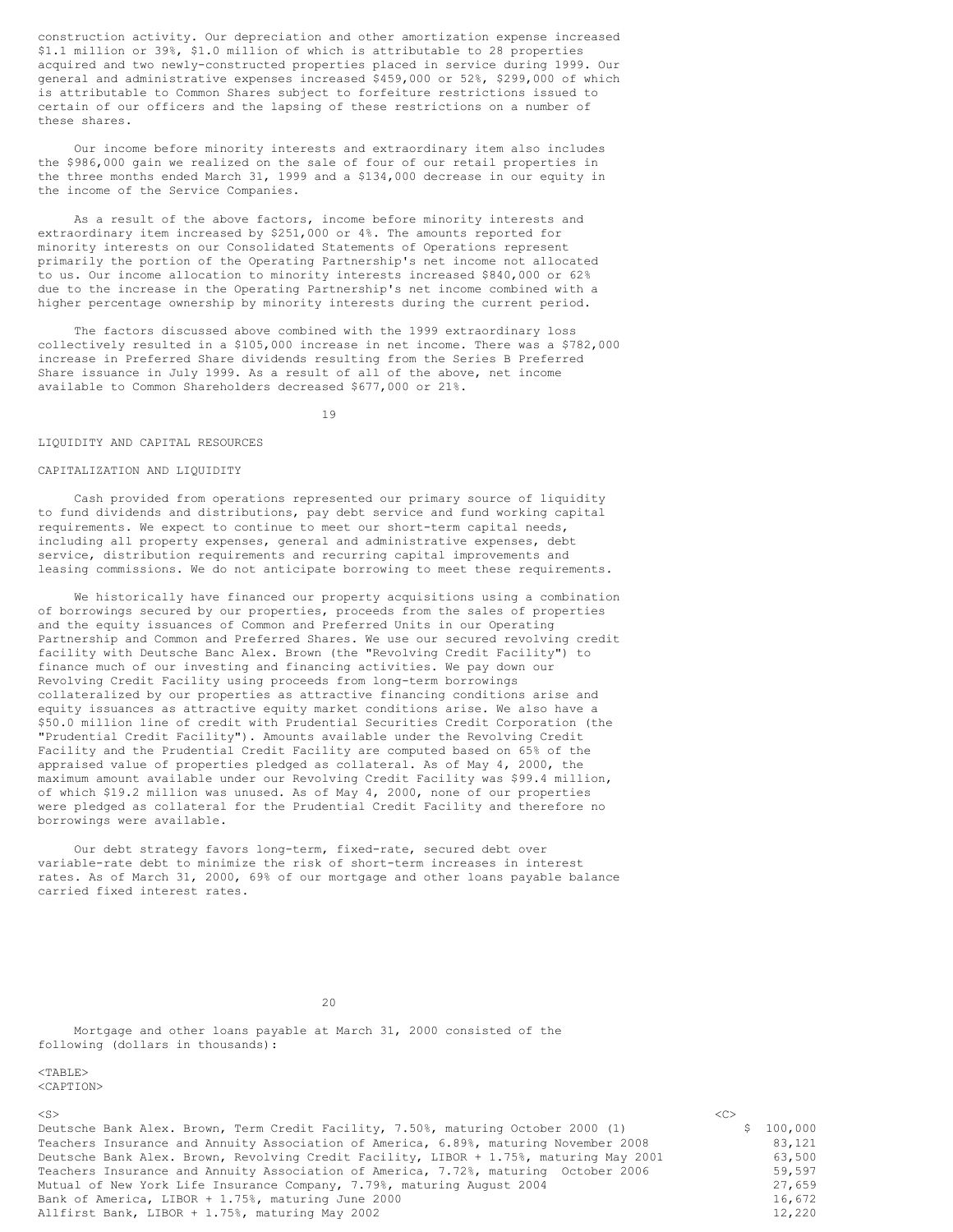| Provident Bank of Maryland, LIBOR + 1.75%, maturing February 2001 (2)           | 8,815     |
|---------------------------------------------------------------------------------|-----------|
| Allfirst Bank, LIBOR + 1.6%, maturing February 2001(3)                          | 8,329     |
| Aegon USA Realty Advisors, Inc., 8.29%, maturing May 2007                       | 6,174     |
| Allfirst Bank, LIBOR plus 1.75%, maturing October 2001 (4)                      | 5,934     |
| Bank of Maryland, LIBOR + 1.75%, maturing October 2001 (5)                      | 4,530     |
| Mellon Bank, yield on 5-year Treasury Securities + 2%, maturing August 2005 (6) | 4,304     |
| Howard Research and Development Corporation, no interest, maturing June 2000    | 3,078     |
| Provident Bank of Maryland, LIBOR + 1.75%, maturing September 2000              | 2,804     |
| Northern Life Insurance Company, 8%, maturing February 2014                     | 2,453     |
| Seller loan, 8.0%, maturing May 2007                                            | 1,542     |
| Summit Bank, LIBOR + 1.75%, maturing February 2001 (7)                          | 1,459     |
|                                                                                 |           |
|                                                                                 | \$412,191 |

---------- ----------

#### $\langle$ /TABLE>

(1) May be extended for two one-year periods, subject to certain conditions.

- (2) Construction loan with a total commitment of \$10,875. Loan may be extended for a one-year period, subject to certain conditions.
- (3) Construction loan with a total commitment of \$9,825. Loan may be extended for a one-year period, subject to certain conditions.
- (4) Construction loan with a total commitment of \$12,375. Loan may be extended for a one-year period, subject to certain conditions.
- (5) Construction loan with a total commitment of \$7,400. Loan may be extended for a one-year period, subject to certain conditions.
- (6) Construction loan with a total commitment of \$4,549.
- (7) Construction loan with a total commitment of \$6,900. Loan may be extended for a two-year period, subject to certain conditions.

We expect to meet our long-term capital needs through a combination of cash from operations, additional borrowings from existing credit facilities and new loans and additional equity issuances of Common Shares, Preferred Shares, Common Units and/or Preferred Units.

As of March 31, 2000, we had \$124.5 million in mortgage and other loans payable maturing in 2000 which includes a \$100.0 million loan maturing in October that may be extended for two one-year periods, subject to certain conditions. We expect to extend this loan for a one-year period and as of March 31, 2000 are in compliance with the necessary conditions. We expect to repay the remaining balance of the 2000 loan maturities through a combination of borrowings from existing credit facilities and new loans and cash from operations.

We have no contractual obligations as of March 31, 2000 for property acquisitions or material capital costs other than the completion of construction and development projects that were underway and tenant improvements and leasing costs in the ordinary course of business.

21

INVESTING AND FINANCING ACTIVITIES FOR THE THREE MONTHS ENDED MARCH 31, 2000:

During the three months ended March 31, 2000, we acquired two parcels of land for an aggregate acquisition cost of \$4.7 million. One parcel of land is located in the Baltimore/Washington Corridor and the other parcel of land is located in the Northern/Central New Jersey Corridor. These acquisitions were financed by:

- - assuming \$3.1 million in mortgage and other loans and<br>- - using proceeds from the Bevolving Credit Facility for

using proceeds from the Revolving Credit Facility for the balance.

During the three months ended March 31, 2000, we had construction activities underway on five new buildings totaling 407,000 square feet that were 76% pre-leased and redevelopment underway on a 57,000 square foot existing building that was 100% pre-leased. Estimated costs upon completion for these projects total approximately \$69.8 million. We have construction loan facilities in place totaling \$49.4 million to finance the construction of five of these projects. Borrowings under these facilities totaled \$11.9 million at March 31, 2000 \$4.3 million of which was drawn upon during the three months then ended. We also borrowed under the Revolving Credit Facility to finance these activities.

During the three months ended March 31, 2000, we also had development activities underway on eight parcels of land.

INVESTING AND FINANCING ACTIVITIES SUBSEQUENT TO THE THREE MONTHS ENDED MARCH 31, 2000: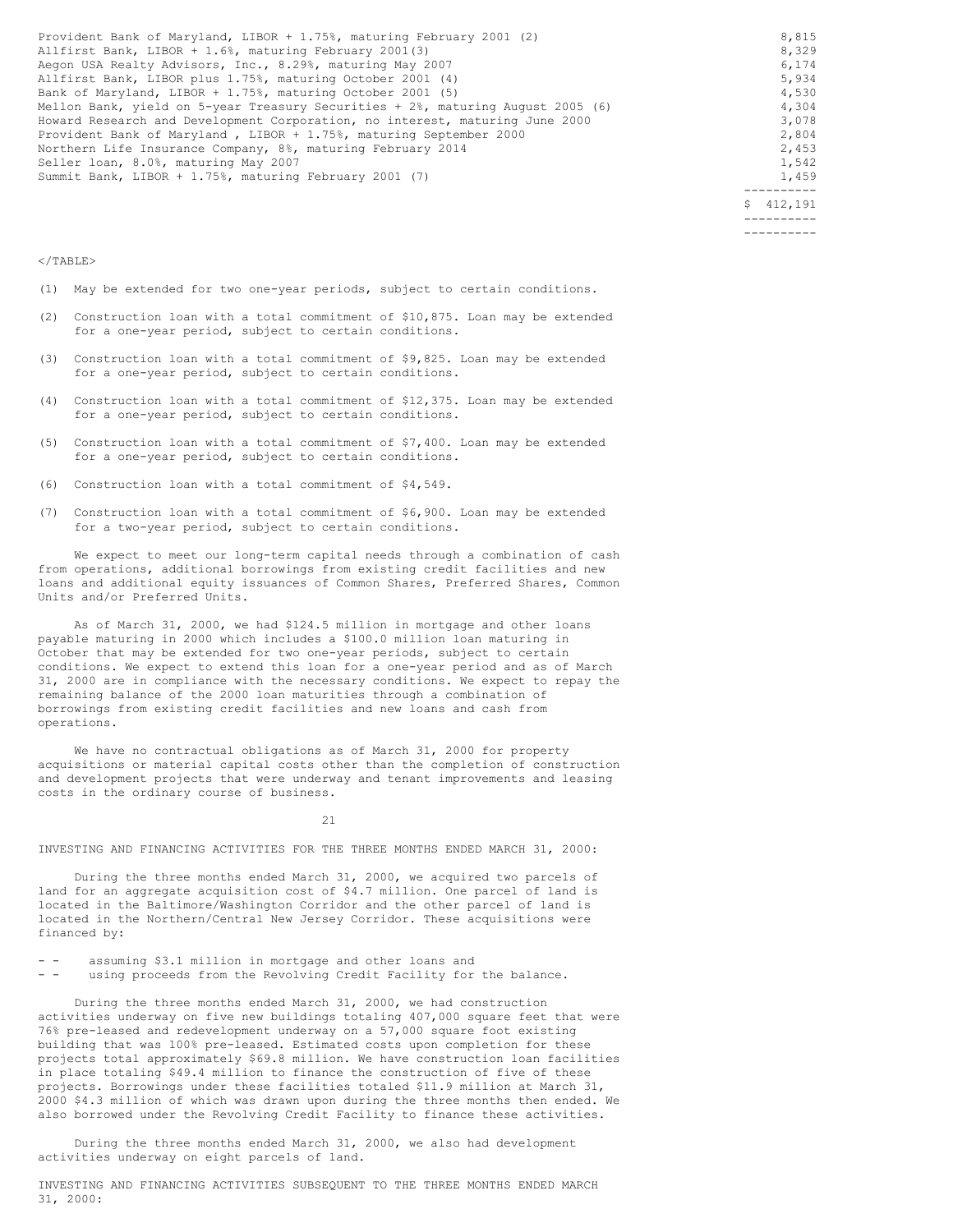On April 18, 2000, we acquired a 74,513 square foot office building located in Hanover, Maryland. We acquired this property for \$7.5 million using proceeds from the Revolving Credit Facility.

## STATEMENT OF CASH FLOWS

We generated net cash flow from operating activities of \$11.5 million for the three months ended March 31, 2000, an increase of \$5.0 million from the three months ended March 31, 1999. Our increase in cash flows from operating activities is due mostly to income generated from our newly acquired properties. Our net cash flow used in investing activities for the three months ended March 31, 2000 increased \$15.7 million from the three months ended March 31, 1999 due mostly to the absence of \$16.8 million in proceeds from rental property sales. Our net cash flow provided by financing activities for the three months ended March 31, 2000 increased \$7.9 million from the three months ended March 31, 1999 due mostly to an \$18.3 million decrease in repayments of mortgage and other loans payable, offset by an \$8.7 million decrease in proceeds from mortgage and other loans payable.

#### FUNDS FROM OPERATIONS

We consider Funds from Operations ("FFO") to be meaningful to investors as a measure of the financial performance of an equity REIT when considered with the financial data presented under generally accepted accounting principles ("GAAP"). Under the National Association of Real Estate Investment Trusts' ("NAREIT") definition, FFO means net income (loss) computed using generally accepted accounting principles, excluding gains (or losses) from debt restructuring and sales of property, plus real estate-related depreciation and amortization and after adjustments for unconsolidated partnerships and joint ventures. Further, if the conversion of securities into Common Shares is dilutive, we exclude any GAAP income allocated to these securities in computing FFO. The FFO we present may not be comparable to the FFO of other REITs since they may interpret the current NAREIT definition of FFO differently or they may not use the current NAREIT definition of FFO. FFO is not the same as cash generated from operating activities or net income determined in accordance with GAAP. FFO is not necessarily an indication of our cash flow available to fund cash needs. Additionally, it should not be used as an alternative to net income when evaluating our financial performance or to cash flow from operating, investing and financing when evaluating

22

our liquidity or ability to make cash distributions or pay debt service. Our FFO for the three months ended March 31, 2000 and 1999 are summarized in the following table:

 $<$ TABLE> <CAPTION>

|                                                                                                                                                                                                                                                                                                                                 | For the three months<br>ended March 31,<br>----------------------- |                                                                                                |  |
|---------------------------------------------------------------------------------------------------------------------------------------------------------------------------------------------------------------------------------------------------------------------------------------------------------------------------------|--------------------------------------------------------------------|------------------------------------------------------------------------------------------------|--|
|                                                                                                                                                                                                                                                                                                                                 |                                                                    | (Dollars and shares for<br>this table are in<br>thousands)<br>2000 1999                        |  |
| $<$ S>                                                                                                                                                                                                                                                                                                                          | $\langle C \rangle$ $\langle C \rangle$                            |                                                                                                |  |
| Income before minority interests and extraordinary item  \$ 5,839 \$ 5,588<br>Add: Real estate related depreciation and amortization<br>Less: Preferred Unit distributions<br>Less: Series A Preferred Share dividends<br>Less: Minority interest in other consolidated partnership<br>Less: Gain on sales of rental properties | (7)<br>---------                                                   | $3,850$ $2,774$<br>(548) (853)<br>(853)<br>$(1, 120)$ (338)<br>$--$<br>$---$ (986)<br>-------- |  |
| Add: Convertible Preferred Share dividends                                                                                                                                                                                                                                                                                      | ---------                                                          | 8,014 6,185<br>338 339<br>338                                                                  |  |
| Funds from operations assuming conversion of share<br>options, Common Unit warrants, Preferred Units and Preferred<br>Less: Straight line rent adjustments                                                                                                                                                                      | (742)<br>________                                                  | 8,900 7,376<br>(675)                                                                           |  |
| Adjusted funds from operations assuming conversion<br>of share options, Common Unit Warrants, Preferred                                                                                                                                                                                                                         | \$7,429<br>---------                                               | \$6,032                                                                                        |  |
| Weighted average Common Shares  17,352 16,802<br>Conversion of weighted average Common Units  10,281 2,759                                                                                                                                                                                                                      | ---------                                                          | ---------<br>$- - - - - - - -$                                                                 |  |
| Assumed conversion of share options                                                                                                                                                                                                                                                                                             | 50                                                                 | $\overline{8}$                                                                                 |  |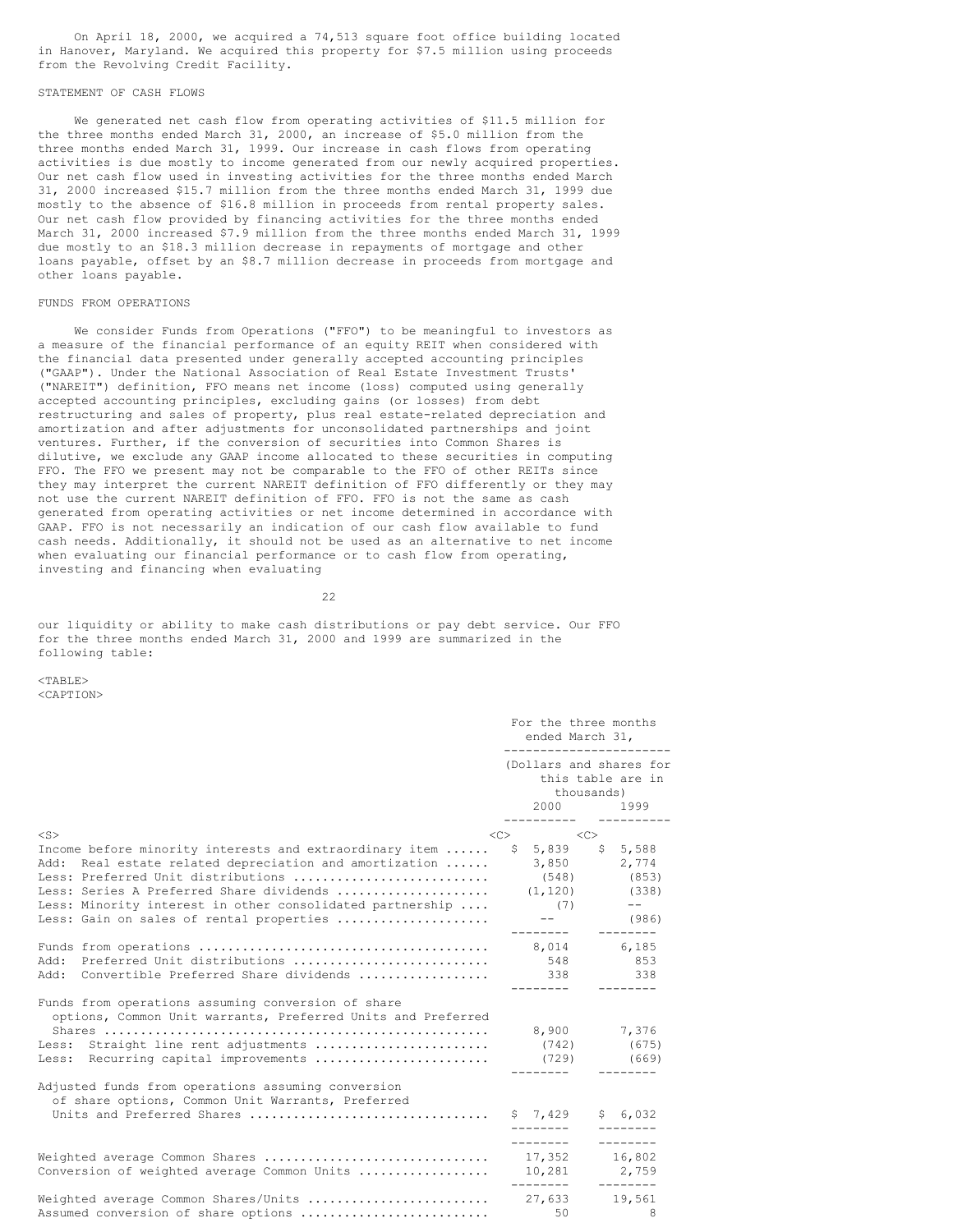| Assumed conversion of Common Unit warrants                                                          | 476    |        |
|-----------------------------------------------------------------------------------------------------|--------|--------|
| Conversion of weighted average Series A Preferred Shares                                            | 1,845  | 1,845  |
| Conversion of weighted average Preferred Units                                                      | 2.321  | 7,500  |
|                                                                                                     |        |        |
| Weighted average Common Shares/Units assuming<br>conversion of share options, Common Unit Warrants, |        |        |
| Preferred Units and Preferred Shares                                                                | 32,325 | 28,914 |
|                                                                                                     |        |        |
|                                                                                                     |        |        |

 $\langle$ /TABLE>

INFLATION

We have not been significantly impacted by inflation during the periods presented in this report. This is mostly because of the relatively low inflation rates in our markets. Most of our tenants are contractually obligated to pay their share of operating expenses, thereby reducing exposure to increases in such costs resulting from inflation.

## ITEM 3. QUANTITATIVE AND QUALITATIVE DISCLOSURES ABOUT MARKET RISK

We are exposed to certain market risks, the most predominant of which is changes in interest rates. Increases in interest rates can result in increased interest expense under our Revolving Credit Facility and our

23

other loans payable carrying variable interest rate terms. Increases in interest rates can also result in increased interest expense when our loans payable carrying fixed interest rate terms mature and need to be refinanced.

The following table sets forth our long-term debt obligations, principal cash flows by scheduled maturity, weighted average interest rates and estimated fair market value ("FMV") at March 31, 2000 (dollars in thousands):

 $<$ TABLE> <CAPTION>

|                        |                |         |              |            |              | For the Year Ended December 31, |              |             |    |        |    |            |       |
|------------------------|----------------|---------|--------------|------------|--------------|---------------------------------|--------------|-------------|----|--------|----|------------|-------|
| <b>FMV</b>             |                | 2000(1) |              | 2001(2)(3) |              | 2002                            |              | 2003<br>(3) |    | 2004   |    | Thereafter | Total |
|                        |                |         |              |            |              |                                 |              |             |    |        |    |            |       |
| $<$ S $>$              | < <sub></sub>  |         | <<           |            | <<           |                                 | <<           |             | << |        | << |            | <<    |
| <<                     |                |         |              |            |              |                                 |              |             |    |        |    |            |       |
| Long term debt:        |                |         |              |            |              |                                 |              |             |    |        |    |            |       |
| Fixed rate             | $\mathsf{S}^-$ | 105,277 | $\mathsf{S}$ | 3,126      | $\mathsf{S}$ | 3,365                           | $\mathsf{S}$ | 3,621       | \$ | 29,449 | S. | 138,786    |       |
| \$283,624<br>\$274,145 |                |         |              |            |              |                                 |              |             |    |        |    |            |       |
| Average interest rate  |                | 6.62%   |              | 7.36%      |              | 7.37%                           |              | 7.37%       |    | 8.06%  |    | 7.73%      |       |
| Variable rate          | \$             | 19,701  | S.           | 92,885     | $\mathsf{S}$ | 11,769                          | \$           | 44          | \$ | 47     | \$ | 4,121      |       |
| \$128,567<br>\$128,567 |                |         |              |            |              |                                 |              |             |    |        |    |            |       |
| Average interest rate  |                | 7.76%   |              | 7.69%      |              | 7.88%                           |              | 7.97%       |    | 7.97%  |    | 7.97%      |       |

 $<$ /TABLE>

- (1) Includes \$100.0 million maturity in October that may be extended for two one-year terms, subject to certain conditions.
- (2) Includes \$27.6 million for four construction loan facilities maturing that may be extended for a one-year period, subject to certain conditions.
- (3) Includes \$1.5 million for a construction loan facility maturing that may be extended for a two-year period, subject to certain conditions.

Based on our variable rate debt balances during the three months ended March 31, 2000, our interest expense would have increased \$285,000 if interest rates were 1% higher.

PART II

#### ITEM 1. LEGAL PROCEEDINGS

We are not currently involved in any material litigation nor, to the best of our knowledge, is any material litigation currently threatened against us (other than routine litigation arising in the ordinary course of business, substantially all of which is expected to be covered by liability insurance).

ITEM 2. CHANGES IN SECURITIES

- a. N/A
- b. N/A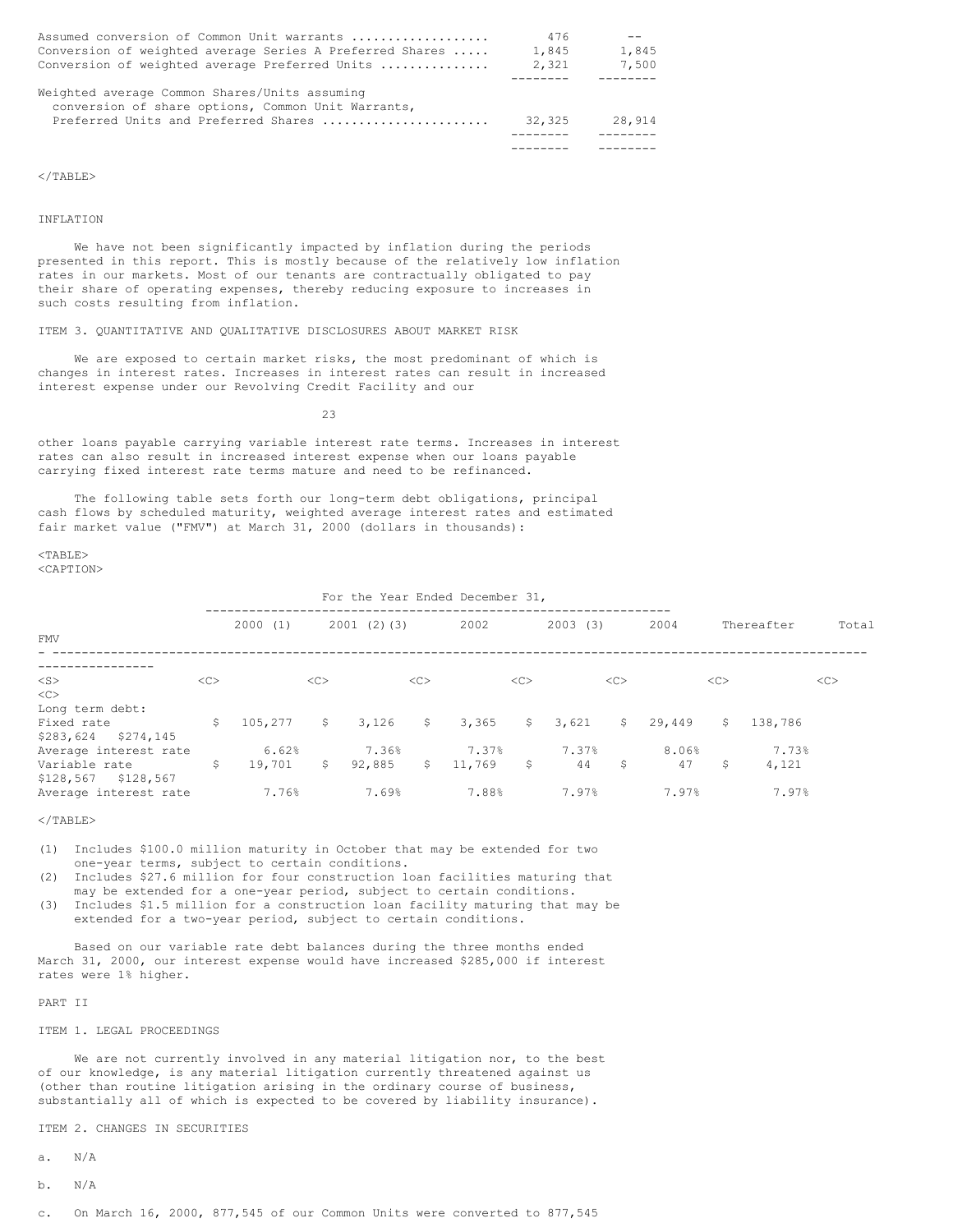Common Shares. The issuance of these Common Shares was exempt from registration under Section 4 (2) of the Securities Act of 1933, as amended.

d. N/A

ITEM 3. DEFAULTS UPON SENIOR SECURITIES

N/A

ITEM 4. SUBMISSION OF MATTERS TO A VOTE OF SECURITY HOLDERS

N/A

24

ITEM 5. OTHER INFORMATION

N/A

ITEM 6. EXHIBITS AND REPORTS ON FORM 8-K

(a) Exhibits:

EXHIBIT

 $<$ TABLE> <CAPTION>

|           | .<br>NO. | DESCRIPTION                                                                                                                                                                                                                                                                  |
|-----------|----------|------------------------------------------------------------------------------------------------------------------------------------------------------------------------------------------------------------------------------------------------------------------------------|
| $<$ S $>$ |          | $\langle C \rangle$                                                                                                                                                                                                                                                          |
|           | 2.1      | Agreement and Plan of Merger, dated January 31, 1998, among the<br>Registrant, the Maryland Company and the Company (filed with the<br>Trust's Registration Statement on Form S-4 (Commission File No.<br>333-45649) and incorporated herein by reference).                  |
|           | 2.2      | Assignment of Partnership Interests, dated April 30, 1998, between<br>Airport Square Limited Partnership, Airport Square Corporation,<br>Camp Meade Corporation and COPT Airport Square One LLC and COPT<br>Airport Square Two LLC. (filed with the Company's Current Report |

2.3 Assignment of Purchase and Sale Agreement, dated April 30, 1998, between Aetna Life Insurance Company and the Operating Partnership. (filed with the Company's Current Report on Form 8-K on May 14, 1998 and incorporated herein by reference).

on Form 8-K on May 14, 1998 and incorporated herein by reference).

- 2.4 Assignment of Loan Purchase and Sale Agreement, dated April 30, 1998, between Constellation Real Estate, Inc. and the Operating Partnership. (filed with the Company's Current Report on Form 8-K on May 14, 1998 and incorporated herein by reference).
- 2.5 Purchase and Sale Agreement, dated April 1, 1998, between Aetna Life Insurance Company and Airport Square Limited Partnership (filed with the Company's Current Report on Form 8-K on May 14, 1998 and incorporated herein by reference).
- 2.6.1 Loan Purchase and Sale Agreement, dated March 13, 1998, between Aetna Life Insurance Company and Constellation Real Estate, Inc. (filed with the Company's Current Report on Form 8-K on May 14, 1998 and incorporated herein by reference).
- 2.6.2 Amendment to Loan Purchase and Sale Agreement, dated April 16, 1998, between Aetna Life Insurance Company and Constellation Real Estate, Inc. (filed with the Company's Current Report on Form 8-K on May 14, 1998 and incorporated herein by reference).
- 2.7.1 Purchase and Sale Agreement, dated March 4, 1998, between 695 Rt. 46 Realty, LLC, 710 Rt. 46 Realty, LLC and COPT Acquisitions, Inc. (filed with the Company's Current Report on Form 8-K on June 10, 1998 and incorporated herein by reference).
- 2.7.2 Letter Amendment to Purchase and Sale Agreement, dated March 26, 1998, between 695 Rt. 46 Realty, LLC, 710 Rt. 46 Realty, LLC and COPT Acquisitions, Inc. (filed with the Company's Current Report on Form 8-K on June 10, 1998 and incorporated herein by reference).
- 2.8.1 Contribution Agreement between the Company and the Operating Partnership and certain Constellation affiliates (filed as Exhibit A of the Company's Schedule 14A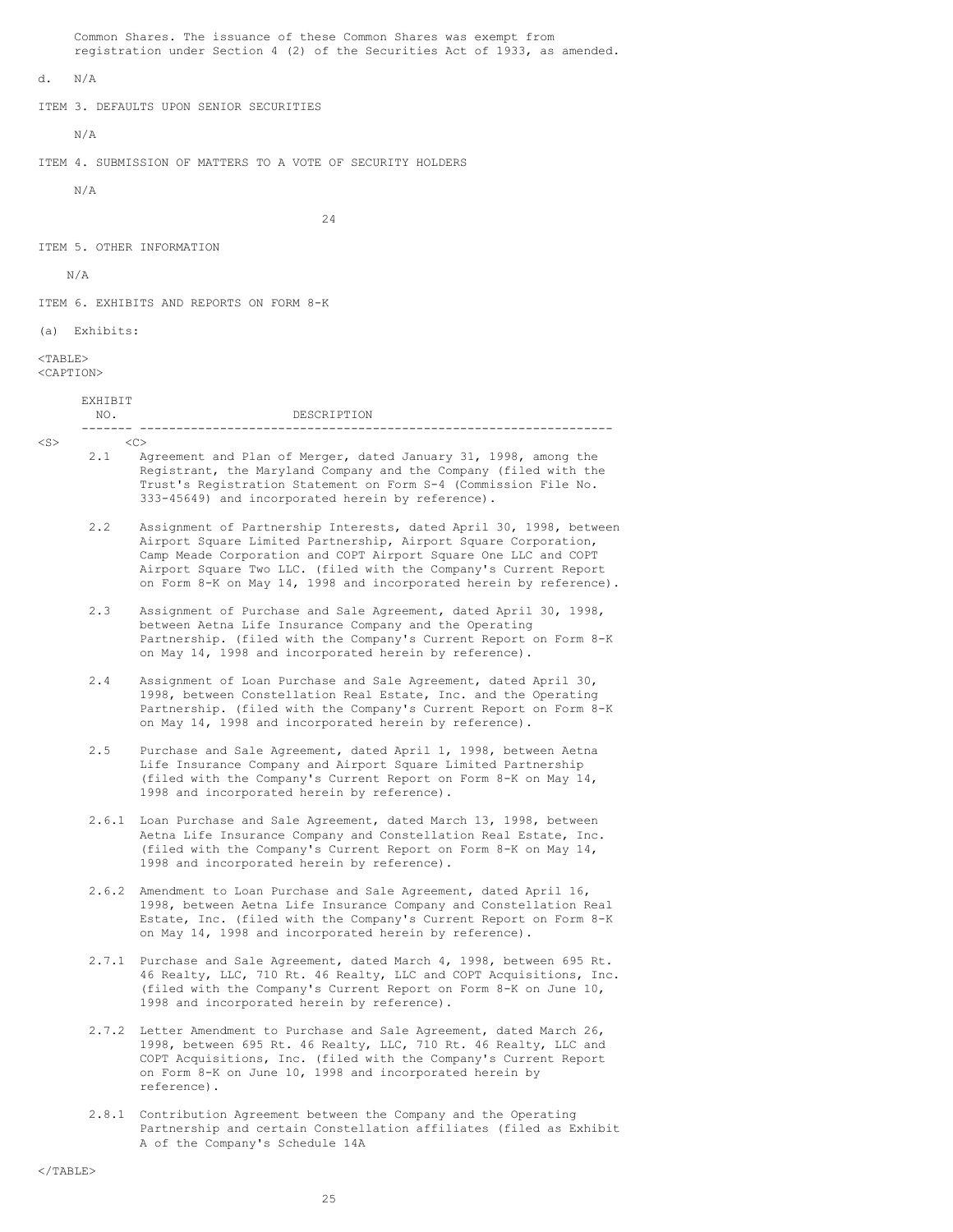| $<$ TABLE $>$<br><caption></caption> |                                                                                                                                                                                                                                                                                                            |
|--------------------------------------|------------------------------------------------------------------------------------------------------------------------------------------------------------------------------------------------------------------------------------------------------------------------------------------------------------|
| <b>EXHIBIT</b><br>NO.                | DESCRIPTION                                                                                                                                                                                                                                                                                                |
| $<$ S $>$                            | < <sub><br/>Information on June 26, 1998 and incorporated herein by<br/>reference).</sub>                                                                                                                                                                                                                  |
|                                      | 2.8.2 First Amendment to Contribution Agreement, dated July 16, 1998,<br>between Constellation Properties, Inc. and certain entities<br>controlled by Constellation Properties, Inc. (filed with the<br>Company's Current Report on Form 8-K on October 13, 1998 and<br>incorporated herein by reference). |
| 2.8.3                                | Second Amendment to Contribution Agreement, dated September 28,<br>1998, between Constellation Properties, Inc. and certain entities<br>controlled by Constellation Properties, Inc. (filed with the<br>Company's Current Report on Form 8-K on October 13, 1998 and<br>incorporated herein by reference). |
| 2.9                                  | Service Company Asset Contribution Agreement between the Company<br>and the Operating Partnership and certain Constellation affiliates<br>(filed as Exhibit B of the Company's Schedule 14A Information on<br>June 26, 1998 and incorporated herein by reference).                                         |
|                                      | 2.10.1 Option Agreement, dated May 14, 1998, between the Operating<br>Partnership and NBP-III, LLC (a Constellation affiliate) (filed as<br>Exhibit C of the Company's Schedule 14A Information on June 26,<br>1998 and incorporated herein by reference).                                                 |
|                                      | 2.10.2 First Amendment to Option Agreement, dated June 22, 1998, between<br>the Operating Partnership and NBP-III, LLC (a Constellation<br>affiliate) (filed as Exhibit E of the Company's Schedule 14A<br>Information on June 26, 1998 and incorporated herein by<br>reference).                          |
|                                      | 2.11.1 Option Agreement, dated May 14, 1998, between the Operating<br>Partnership and Constellation Gatespring II, LLC (a Constellation<br>affiliate) (filed as Exhibit D of the Company's Schedule 14A<br>Information on June 26, 1998 and incorporated herein by<br>reference).                          |
|                                      | 2.11.2 First Amendment to Option Agreement, dated June 22, 1998, between<br>the Operating Partnership and Constellation Gatespring II, LLC (a<br>Constellation affiliate) (filed as Exhibit F of the Company's<br>Schedule 14A Information on June 26, 1998 and incorporated herein<br>by reference).      |
| 2.12                                 | Option Agreement, dated September 28, 1998, between Jolly Acres<br>Limited Partnership, Arbitrage Land Limited Partnership and the<br>Operating Partnership (filed with the Company's Current Report on<br>Form 8-K on October 13, 1998 and incorporated herein by<br>reference).                          |
| 2.13                                 | Right of First Refusal Agreement, dated September 28, 1998,<br>between Constellation Properties, Inc. and the Operating<br>Partnership (filed with the Company's Current Report on Form 8-K<br>on October 13, 1998 and incorporated herein by reference).                                                  |
| 2.14                                 | Right of First Refusal Agreement, dated September 28, 1998,<br>between 257 Oxon, LLC and the Operating Partnership (filed with<br>the Company's Current Report on Form 8-K on October 13, 1998 and<br>incorporated herein by reference).                                                                   |
| $\langle$ /TABLE>                    |                                                                                                                                                                                                                                                                                                            |
|                                      | 26                                                                                                                                                                                                                                                                                                         |
| $<$ TABLE $>$<br><caption></caption> |                                                                                                                                                                                                                                                                                                            |
| EXHIBIT<br>NO.                       | DESCRIPTION<br>________ ______________                                                                                                                                                                                                                                                                     |

|   | × |  |
|---|---|--|
| × |   |  |

- $<\!\!\rm C\!\!>$ 2.15 Contribution Agreement, dated September 30, 1998, between COPT Acquisitions, Inc. and M.O.R. XXIX Associates Limited Partnership (filed with the Company's Current Report on Form 8-K on October 28, 1998 and incorporated herein by reference).
	- 2.16 Purchase and Sale Agreement, dated September 30, 1998, between New England Life Pension Properties II: A Real Estate Limited Partnership and COPT Acquisitions, Inc. (filed with the Company's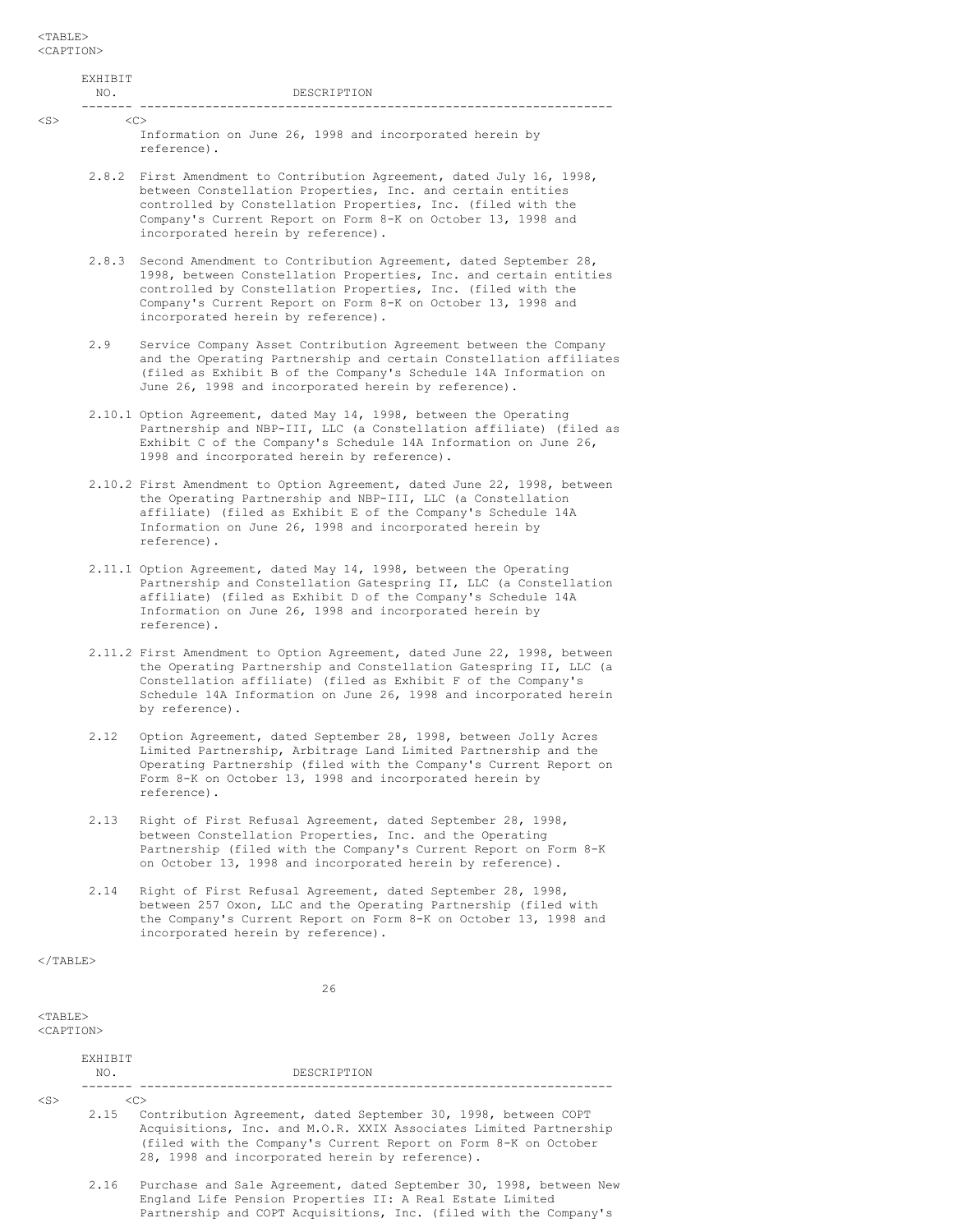Current Report on Form 8-K on October 28, 1998 and incorporated herein by reference).

- 2.17.1 Sale-Purchase Agreement, dated August 20, 1998 between South Middlesex Industrial Park Associates, L.P. and SM Monroe Associates and COPT Acquisitions, Inc. (filed with the Company's Current Report on Form 8-K on October 28, 1998 and incorporated herein by reference).
- 2.17.2 First Amendment to Sale-Purchase Agreement, dated October 30, 1998, between South Middlesex Industrial Park Associates, L.P. and SM Monroe Associates, L.P. and COPT Acquisitions, Inc. (filed with the Company's Current Report on Form 8-K on November 16, 1998 and incorporated herein by reference).
- 2.18 Contribution Agreement, dated December 31, 1998, between the Operating Partnership and M.O.R. 44 Gateway Associates L.P., RA & DM, Inc. and M.R.U. L.P. (filed with the Company's Current Report on Form 8-K on January 14, 1999 and incorporated herein by reference).
- 2.19.1 Purchase and Sale Agreement, dated December 31, 1998, between Metropolitan Life Insurance Company and Corporate Office Acquisitions, Inc. (filed with the Company's Current Report on Form 8-K on January 14, 1999 and incorporated herein by reference).
- 2.19.2 Amendment to Purchase and Sale Agreement, dated December 31, 1998, between Metropolitan Life Insurance Company, DPA/Gateway L.P., Corporate Office Acquisitions, Inc., COPT Gateway, LLC and the Operating Partnership (filed with the Company's Current Report on Form 8-K on January 14, 1999 and incorporated herein by reference).
- 2.20 Contribution Agreement, dated February 24, 1999, between the Operating Partnership and John Parsinen, John D. Parsinen, Jr., Enterprise Nautical, Inc. and Vernon Beck (filed with the Company's Quarterly Report on Form 10-Q on May 14, 1999 and incorporated herein by reference).
- 2.21 Agreement to Sell Partnership Interests, dated August 12, 1999, between Gateway Shannon Development Corporation, Clay W. Hamlin, III and COPT Acquisitions, Inc. (filed with the Company's Quarterly Report on Form 10-Q on November 8, 1999 and incorporated herein by reference).
- 2.22 Agreement of Purchase and Sale, dated July 21, 1999, between First Industrial Financing Partnership, L.P. and COPT Acquisitions, Inc. (filed with the Company's Quarterly Report on Form 10-Q on November 8, 1999 and incorporated herein by reference).
- 2.23 Contribution Agreement, dated December 21, 1999, between United Properties Group, Incorporated and COPT Acquisitions, Inc. (filed with the Company's Annual Report on

 $\langle$ /TABLE>

27

 $<$ TABLE>

<CAPTION>

|           | <b>EXHIBIT</b><br>NO. | DESCRIPTION                                                                                                                                                                                                                                               |
|-----------|-----------------------|-----------------------------------------------------------------------------------------------------------------------------------------------------------------------------------------------------------------------------------------------------------|
| $<$ S $>$ |                       | <<                                                                                                                                                                                                                                                        |
|           |                       | Form 10-K on March 16, 2000 and incorporated herein by reference).                                                                                                                                                                                        |
|           | 3.1                   | Amended and Restated Declaration of Trust of Registrant (filed<br>with the Registrant's Registration Statement on Form S-4<br>(Commission File No. 333-45649) and incorporated herein by<br>reference).                                                   |
|           | 3.2                   | Bylaws of Registrant (filed with the Registrant's Registration<br>Statement on Form S-4 (Commission File No. 333-45649) and<br>incorporated herein by reference).                                                                                         |
|           | 4.1                   | Form of certificate for the Registrant's Common Shares of<br>Beneficial Interest, \$0.01 par value per share (filed with the<br>Registrant's Registration Statement on Form S-4 (Commission File<br>No. 333-45649) and incorporated herein by reference). |
|           | 4.2                   | Amended and Restated Registration Rights Agreement, dated March<br>16, 1998, for the benefit of certain shareholders of the Company<br>(filed with the Company's Quarterly Report on Form 10-Q on August                                                  |

12, 1998 and incorporated herein by reference).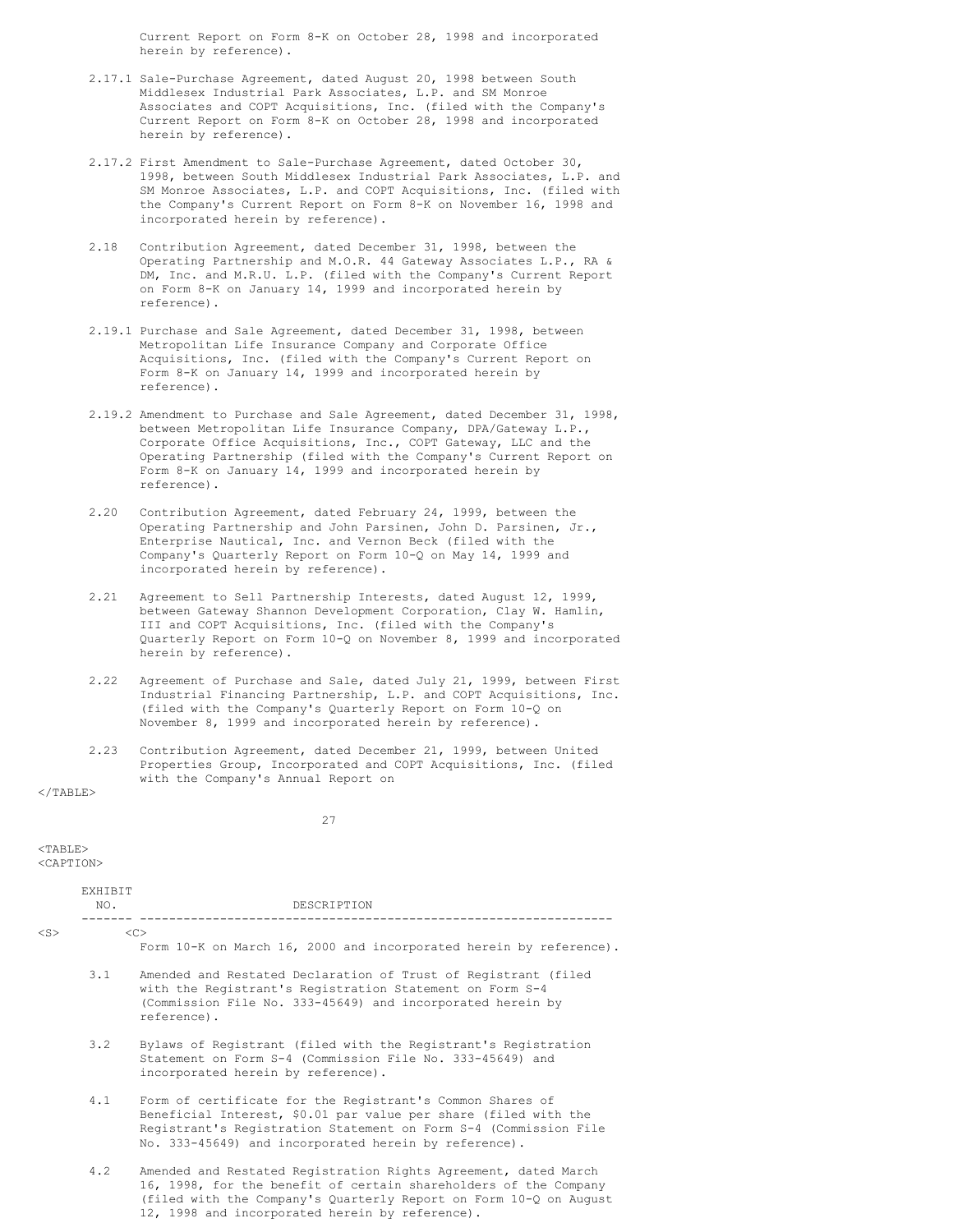- 4.3 Articles Supplementary of Corporate Office Properties Trust Series A Convertible Preferred Shares, dated September 28, 1998 (filed with the Company's Current Report on Form 8-K on October 13, 1998 and incorporated herein by reference).
- 4.4.1 Second Amended and Restated Limited Partnership Agreement of the Operating Partnership, dated December 7, 1999 (filed with the Company's Annual Report on Form 10-K on March 16, 2000 and incorporated herein by reference).
- 4.4.2 First Amendment to Second Amended and Restated Limited Partnership Agreement of the Operating Partnership, dated December 21, 1999 (filed with the Company's Annual Report on Form 10-K on March 16, 2000 and incorporated herein by reference).
- 4.5 Articles Supplementary of Corporate Office Properties Trust Series B Convertible Preferred Shares, dated July 2, 1999 (filed with the Company's Current Report on Form 8-K on July 7, 1999 and incorporated herein by reference).
- 10.1 Employment Agreement, dated December 16, 1999, between Corporate Office Management, Inc., COPT and Clay W. Hamlin, III (filed with the Company's Annual Report on Form 10-K on March 16, 2000 and incorporated herein by reference).
- 10.2 Employment Agreement, dated December 16, 1999, between Corporate Office Management, Inc., COPT and Randall M. Griffin (filed with the Company's Annual Report on Form 10-K on March 16, 2000 and incorporated herein by reference).
- 10.3 Employment Agreement, dated December 16, 1999, between Corporate Office Management, Inc., COPT and Roger A. Waesche, Jr. (filed with the Company's Annual Report on Form 10-K on March 16, 2000 and incorporated herein by reference).
- 10.4 Employment Agreement, dated December 16, 1999, between Corporate Development Services, LLC, COPT and Dwight Taylor (filed with the Company's Annual Report on Form 10-K on March 16, 2000 and incorporated herein by reference).
- 10.5 Employment Agreement, dated December 16, 1999, between Corporate Realty Management, LLC, COPT and Michael D. Kaiser (filed with the Company's Annual

 $<$ /TABLE>

28

 $<$ TABLE> <CAPTION>

|           | EXHIBIT<br>NO. | DESCRIPTION<br>________________________________                                                                                                                                                                                                |
|-----------|----------------|------------------------------------------------------------------------------------------------------------------------------------------------------------------------------------------------------------------------------------------------|
| $<$ S $>$ |                | < <sub><br/>Report on Form 10-K on March 16, 2000 and incorporated herein by<br/>reference).</sub>                                                                                                                                             |
|           | 10.6           | Restricted Share Agreement, dated December 16, 1999, between<br>Corporate Office Properties Trust and Randall M. Griffin (filed<br>with the Company's Annual Report on Form 10-K on March 16, 2000<br>and incorporated herein by reference).   |
|           | 10.7           | Restricted Share Agreement, dated December 16, 1999, between<br>Corporate Office Properties Trust and Roger A. Waesche, Jr (filed<br>with the Company's Annual Report on Form 10-K on March 16, 2000<br>and incorporated herein by reference). |
|           | 10.8           | Restricted Share Agreement, dated December 16, 1999, between<br>Corporate Office Properties Trust and Dwight Taylor (filed with<br>the Company's Annual Report on Form 10-K on March 16, 2000 and<br>incorporated herein by reference).        |
|           | 10.9           | Restricted Share Agreement, dated December 16, 1999, between<br>Corporate Office Properties Trust and Michael D. Kaiser (filed<br>with the Company's Annual Report on Form 10-K on March 16, 2000<br>and incorporated herein by reference).    |
|           | 10.10          | Management agreement between Registrant and Glacier Realty, LLC<br>(filed with the Company's Current Report on Form 8-K on October<br>29, 1997, and incorporated herein by reference).                                                         |

10.11 Senior Secured Credit Agreement, dated October 13, 1997, (filed with the Company's Current Report on Form 8-K on October 29, 1997, and incorporated herein by reference).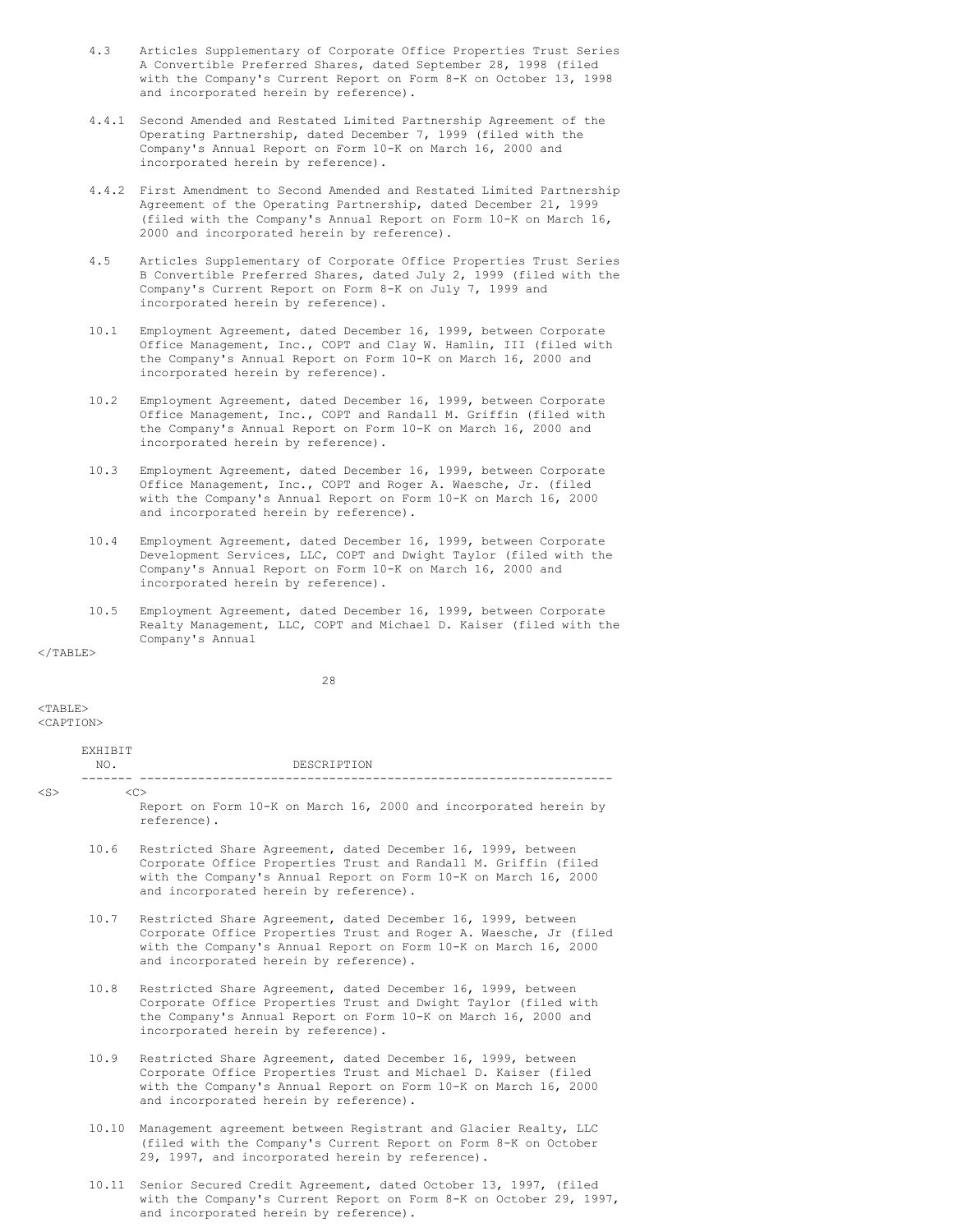- 10.12.1 Corporate Office Properties Trust 1998 Long Term Incentive Plan (filed with the Registrant's Registration Statement on Form S-4 (Commission File No. 333-45649) and incorporated herein by reference).
- 10.12.2 Amendment No. 1 to Corporate Office Properties Trust 1998 Long Term Incentive Plan (filed with the Company's Quarterly Report on Form 10-Q on August 13, 1999 and incorporated herein by reference).
- 10.13 Stock Option Plan for Directors (filed with Royale Investments, Inc.'s Form 10-KSB for the year ended December 31, 1993 (Commission File No. 0-20047) and incorporated herein by reference).
- 10.14 Lease Agreement between Blue Bell Investment Company, L.P. and Unisys Corporation dated March 12, 1997 with respect to lot A (filed with the Registrant's Registration Statement on Form S-4 (Commission File No. 333-45649) and incorporated herein by reference).
- 10.15 Lease Agreement between Blue Bell Investment Company, L.P. and Unisys Corporation, dated March 12, 1997, with respect to lot B (filed with the Registrant's Registration Statement on Form S-4 (Commission File No. 333-45649) and incorporated herein by reference).

 $\langle$ /TABLE>

29

# <TABLE>

<CAPTION>

| FYHT<br>◡      |             |
|----------------|-------------|
| NO.            | DESCRIPTION |
| $\sim$<br>$ -$ | -------     |

 $\langle$ S>  $\langle$ C>

- 10.16 Lease Agreement between Blue Bell Investment Company, L.P. and Unisys Corporation, dated March 12, 1997, with respect to lot C (filed with the Registrant's Registration Statement on Form S-4 (Commission File No. 333-45649) and incorporated herein by reference).
- 10.17 Senior Secured Revolving Credit Agreement, dated May 28, 1998, between the Company, the Operating Partnership, Any Mortgaged Property Subsidiary and Bankers Trust Company (filed with the Company's Current Report on Form 8-K on June 10, 1998 and incorporated herein by reference).
- 10.18 Consulting Services Agreement, dated April 28, 1998, between the Company and Net Lease Finance Corp., doing business as Corporate Office Services (filed with the Company's Current Report on Form 8-K on October 13, 1998 and incorporated herein by reference).
- 10.19 Project Consulting and Management Agreement, dated September 28, 1998, between Constellation Properties, Inc. and COMI (filed with the Company's Current Report on Form 8-K on October 13, 1998 and incorporated herein by reference).
- 10.20 Promissory Note, dated October 22, 1998, between Teachers Insurance and Annuity Association of America and the Operating Partnership (filed with the Company's Quarterly Report on Form 10-Q on November 13, 1998 and incorporated herein by reference).
- 10.21 Indemnity Deed of Trust, Assignment of Leases and Rents and Security Agreement, dated October 22, 1998, by affiliates of the Operating Partnership for the benefit of Teachers Insurance and Annuity Association of America (filed with the Company's Quarterly Report on Form 10-Q on November 13, 1998 and incorporated herein by reference).
- 10.22 Agreement for Services, dated September 28, 1998, between the Company and Corporate Office Management, Inc. (filed with the Company's Annual Report on Form 10-K on March 30, 1999 and incorporated herein by reference).
- Limited Partnership and Constellation Properties, Inc. (filed with the Company's Annual Report on Form 10-K on March 30, 1999 and incorporated herein by reference).
- 10.23.2 First Amendment to Lease, dated December 31, 1998, between St.

10.23.1 Lease Agreement, dated September 28,1998, between St. Barnabas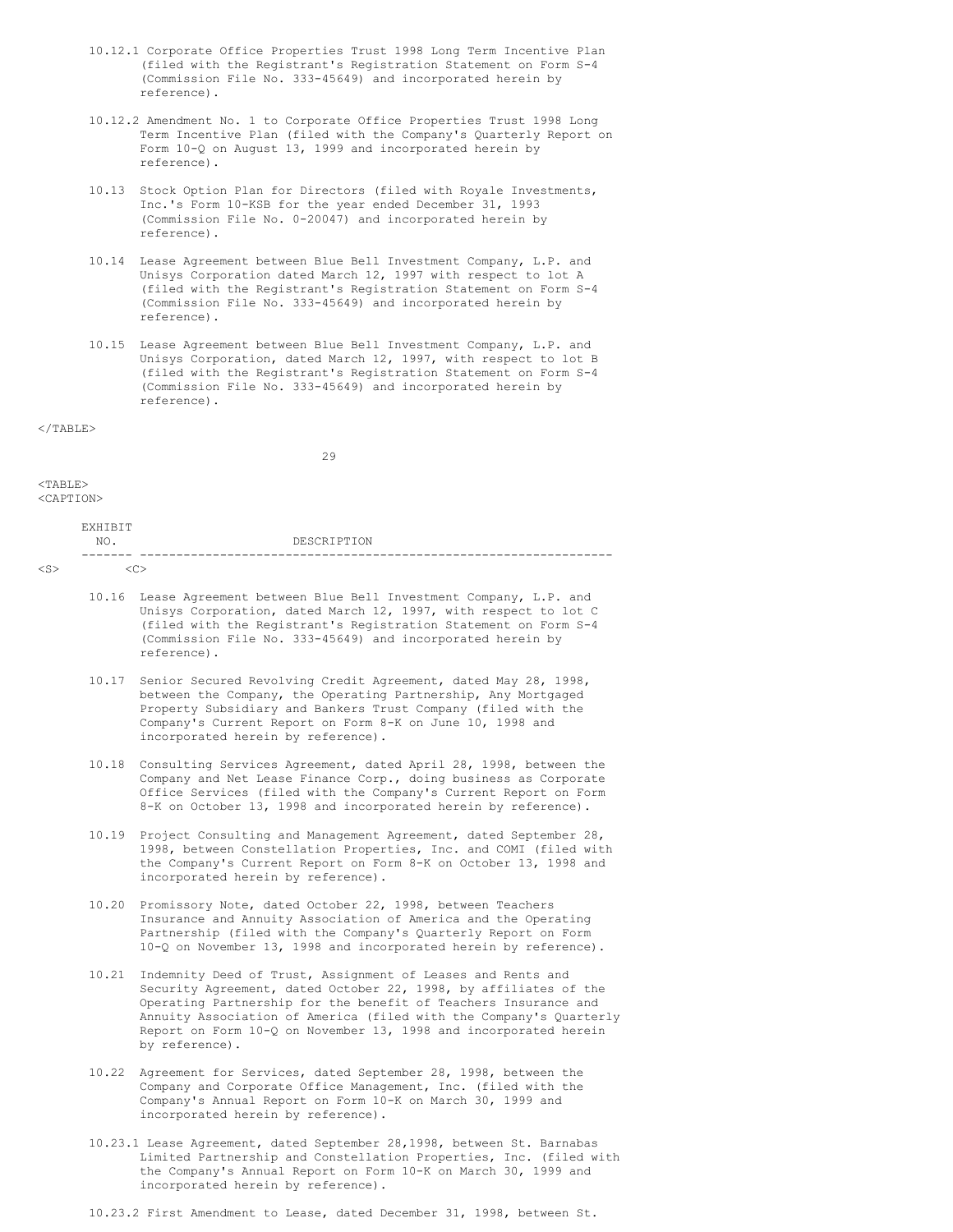Barnabas, LLC and Constellation Properties, Inc. (filed with the Company's Annual Report on Form 10-K on March 30, 1999 and incorporated herein by reference).

- 10.24.1 Lease Agreement, dated August 3, 1998, between Constellation Real Estate, Inc. and Constellation Properties, Inc. (filed with the Company's Annual Report on Form 10-K on March 30, 1999 and incorporated herein by reference).
- 10.24.2 First Amendment to Lease, dated December 30, 1998, between Three Centre Park, LLC and Constellation Properties, Inc. (filed with the Company's Annual Report on Form 10-K on March 30, 1999 and incorporated herein by reference).

 $\langle$ /TABLE>

30

 $<$ TABLE>

<CAPTION>

exutro te

| __<br>$  -$ | ----------------------------------<br>__ |
|-------------|------------------------------------------|
| NO.         | DESCRIPTION                              |
| .<br>$-$    |                                          |

 $\langle$ S>

- 10.25 Underwriting Agreement, dated June 29, 1999, between Corporate Office Properties Trust and the underwriters of the Series B Preferred Shares (filed with the Company's Current Report on Form 8-K on July 7, 1999 and incorporated herein by reference).
- 10.26 Contribution Rights Agreement, dated June 23, 1999, between the Operating Partnership and United Properties Group, Incorporated (filed with the Company's Quarterly Report on Form 10-Q on August 13, 1999 and incorporated herein by reference).
- 10.27 Promissory Note, dated September 30, 1999, between Teachers Insurance and Annuity Association of America and the Operating Partnership (filed with the Company's Quarterly Report on Form 10-Q on November 8, 1999 and incorporated herein by reference).
- 10.28 Indemnity Deed of Trust, Assignment of Leases and Rents and Security Agreement, dated September 30, 1999, by affiliates of the Operating Partnership for the benefit of Teachers Insurance and Annuity Association of America (filed with the Company's Quarterly Report on Form 10-Q on November 8, 1999 and incorporated herein by reference).
- 10.29 Revolving Credit Agreement, dated December 29, 1999, between Corporate Office Properties, L.P. and Prudential Securities Credit Corp. (filed with the Company's Annual Report on Form 10-K on March 16, 2000 and incorporated herein by reference).
- 10.30 Option agreement, dated March 1998, between Corporate Office Properties, L.P. and Blue Bell Land, L.P. (filed with the Company's Annual Report on Form 10-K on March 16, 2000 and incorporated herein by reference).
- 10.31 Option agreement, dated March 1998, between Corporate Office Properties, L.P. and Comcourt Land, L.P. (filed with the Company's Annual Report on Form 10-K on March 16, 2000 and incorporated herein by reference).
- 27 Financial Data Schedule.

#### $\langle$ /TABLE>

c. Reports on Form 8-K

None.

31

# SIGNATURES

Pursuant to the requirements of Section 13 or 15(d) of the Securities Act of 1934, the Registrant has duly caused this report to be signed on its behalf by the undersigned, thereunto duly authorized.

# CORPORATE OFFICE PROPERTIES TRUST

Date: May 12, 2000 By: /s/ RANDALL M. GRIFFIN --------------------------------------- Randall M. Griffin President and Chief Operating Officer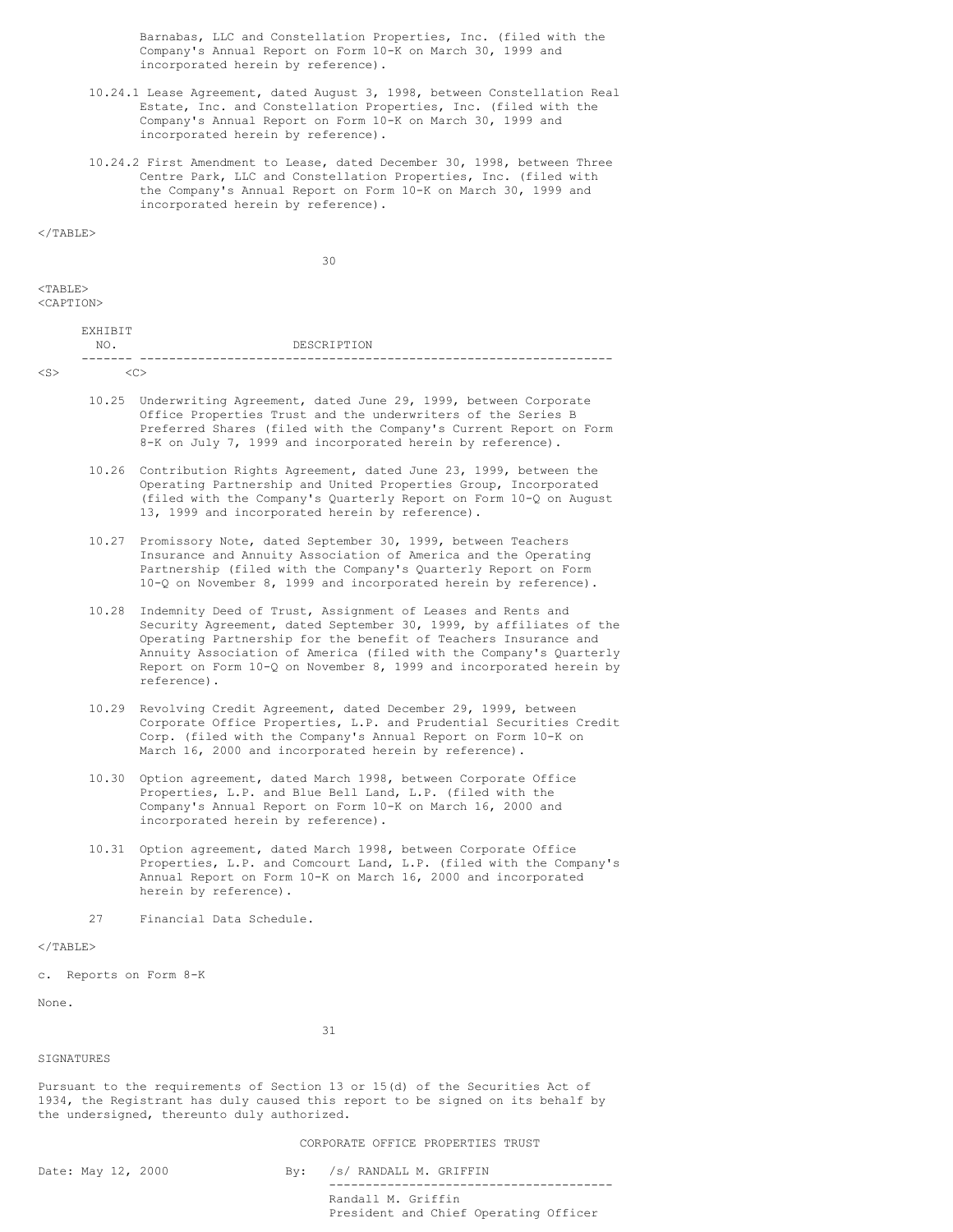Date: May 12, 2000 By: /s/ ROGER A. WAESCHE, JR.

--------------------------------------- Roger A. Waesche, Jr. Senior Vice President and Chief Financial Officer

32